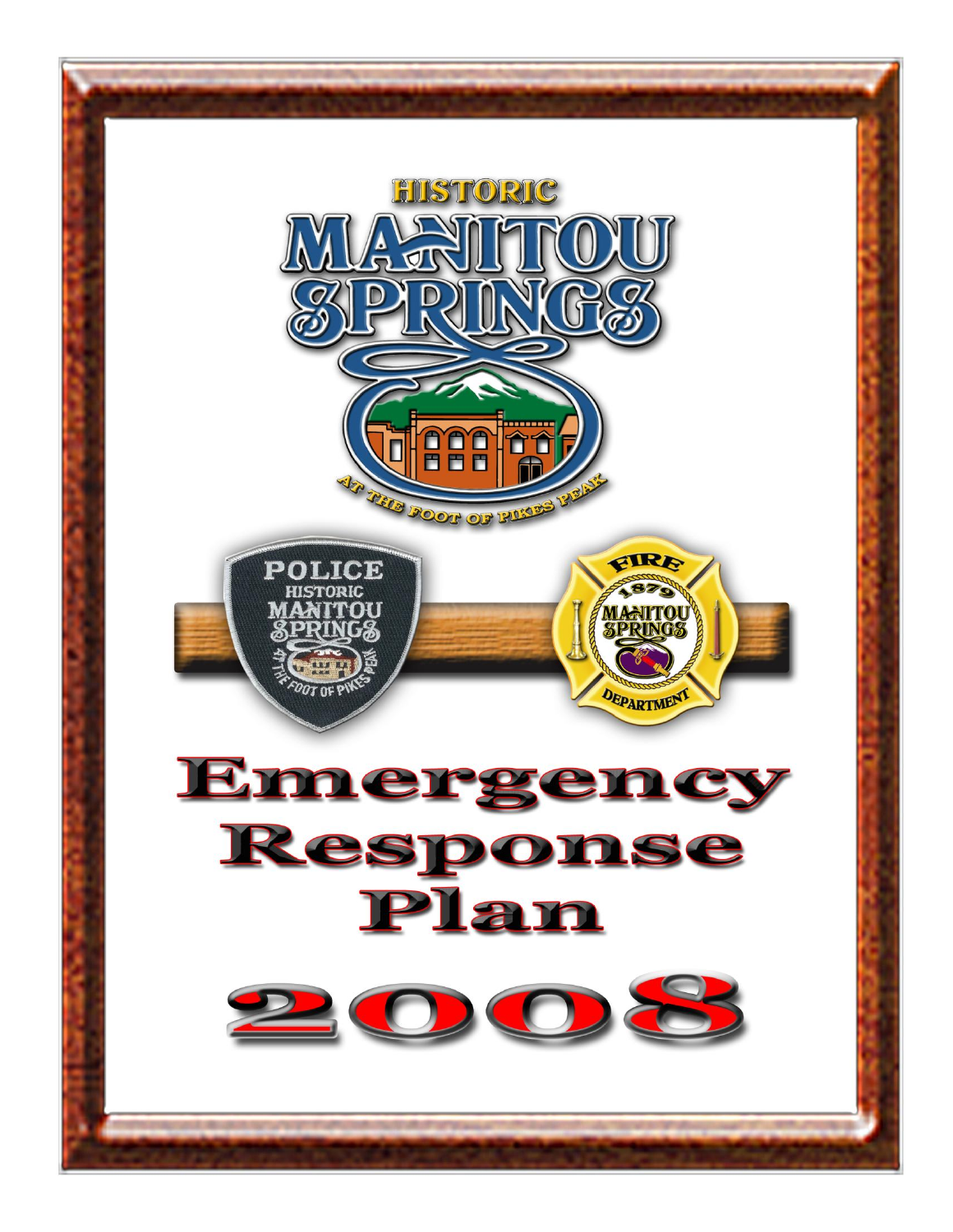#### **ADDENDUM 1**

#### **FORWARD**

The Purpose of this Plan is to provide a guide for emergency operations. The plan is intended to assist key officials and emergency personnel to carry out their responsibilities for the protection of life and property under a wide range of emergency conditions. It emphasizes the coordination which must exist within and between services and levels of government, private and volunteer organizations, and the many individuals with emergency responsibilities.

Although an organization may have the foresight to plan for anticipated situations, such planning is of little value if it is not reduced to written form. Personnel with intimate knowledge or unwritten plans may be unavailable at the very time it becomes necessary to implement them. A written Plan will furnish a documentary record which can be referred to as needed. This documentary record will serve to refresh the knowledge of the individuals and can be used to inform persons who become replacements.

Upon termination of office or position by reason of resignation, election, suspension, or dismissal, the holder of this document shall transfer it to his successor.

Copy No.  $\_\_$  Assigned to:  $\_\_$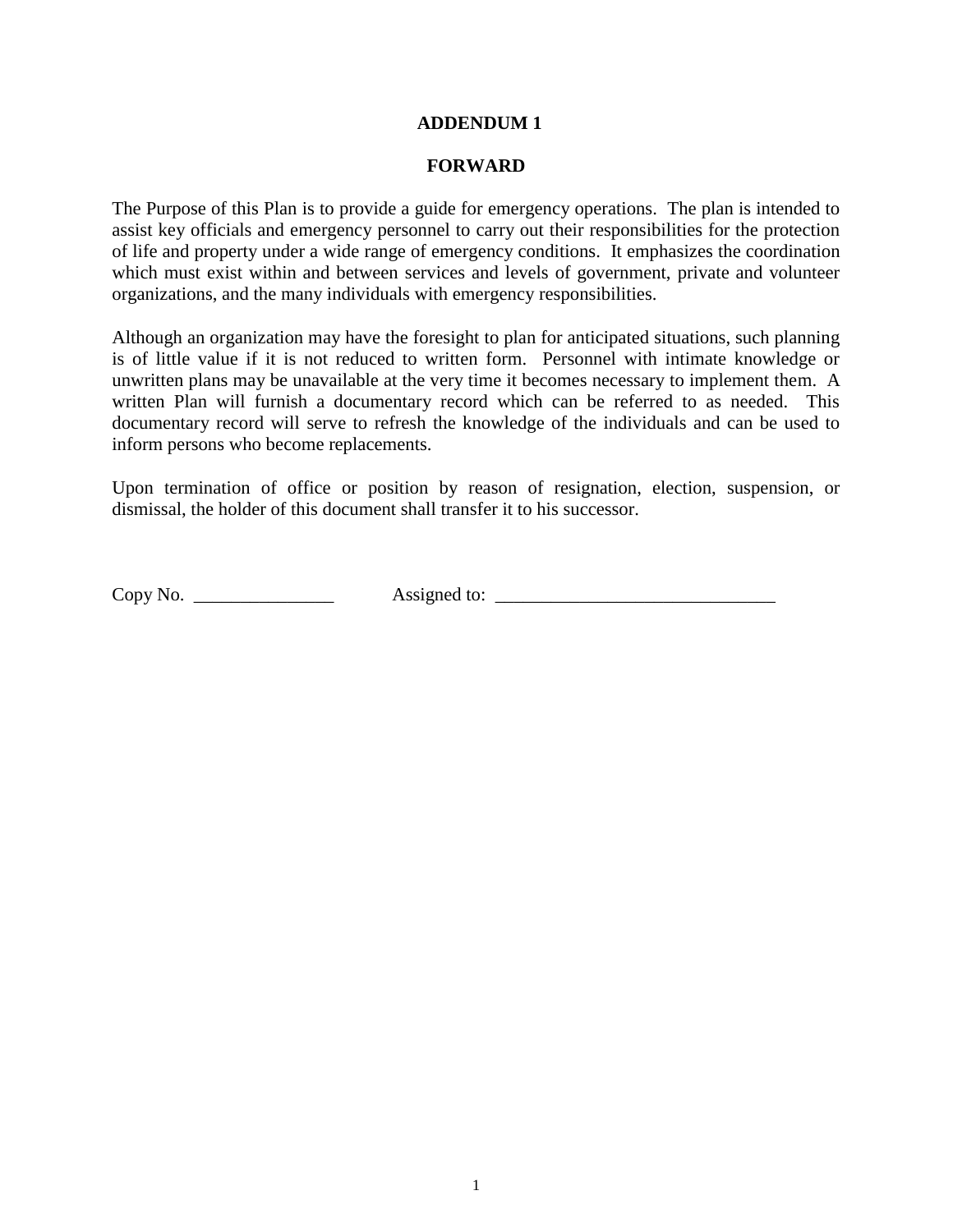#### **COUNCIL BILL NO. 1207 RESOLUTION NO. 1007**

#### **RESOLUTION**

#### **A RESOLUTION TO ADOPT AMENDED LOCAL EMERGENCY OPERATIONS PLAN. \_\_\_\_\_\_\_\_\_\_\_\_\_\_\_\_\_\_\_\_\_\_\_\_\_\_\_\_\_\_\_\_\_\_\_\_\_\_\_\_\_\_\_\_\_\_\_**

**WHEREAS,** pursuant to the Colorado Disaster Act of 1992, which provides the authority for disaster and emergency planning matters within the State, including county and local emergency management office, and

**WHEREAS,** a written plan for the City of Manitou Springs is needed to provide for emergency operations to assist key officials and emergency personnel to carry out their responsibilities for the protection of life and property under a wide range of emergency conditions, and

**WHEREAS,** a written plan will furnish a documentary record which can be referred to as needed and will benefit the residents of Manitou Springs, and

**WHEREAS,** an update of officials, procedures, and resources is needed in the Local Emergency Operations Plan.

#### **NOW, THEREFORE, BE IT RESOLVED BY THE CITY COUNCIL OF MANITOU SPRINGS, COLORADO:**

**SECTION 1:** The City of Manitou Springs hereby adopts the **LOCAL EMERGENCY OPERATIONS PLAN (LEOP), A WRITTEN PLAN**, providing a guide for emergency operations. The LEOP was coordinated through the El Paso County Office of Emergency Management and copies of the plan are to be kept at the City Hall, Fire Department, Police Department and by key officials.

**SECTION 2:** This Resolution shall take effect immediately upon approval and adoption by City Council.

Adopted at the regular meeting of the City Council of the City of Manitou Springs, Colorado, on the 20<sup>th</sup> day of March, 2007.

Mayor and Council:

\_\_\_\_\_\_\_\_\_\_\_\_\_\_\_\_\_\_\_\_\_\_\_\_\_\_\_\_\_\_\_\_\_\_ Mayor

Attest:

\_\_\_\_\_\_\_\_\_\_\_\_\_\_\_\_\_\_\_\_\_\_\_\_\_\_\_\_\_\_ City Clerk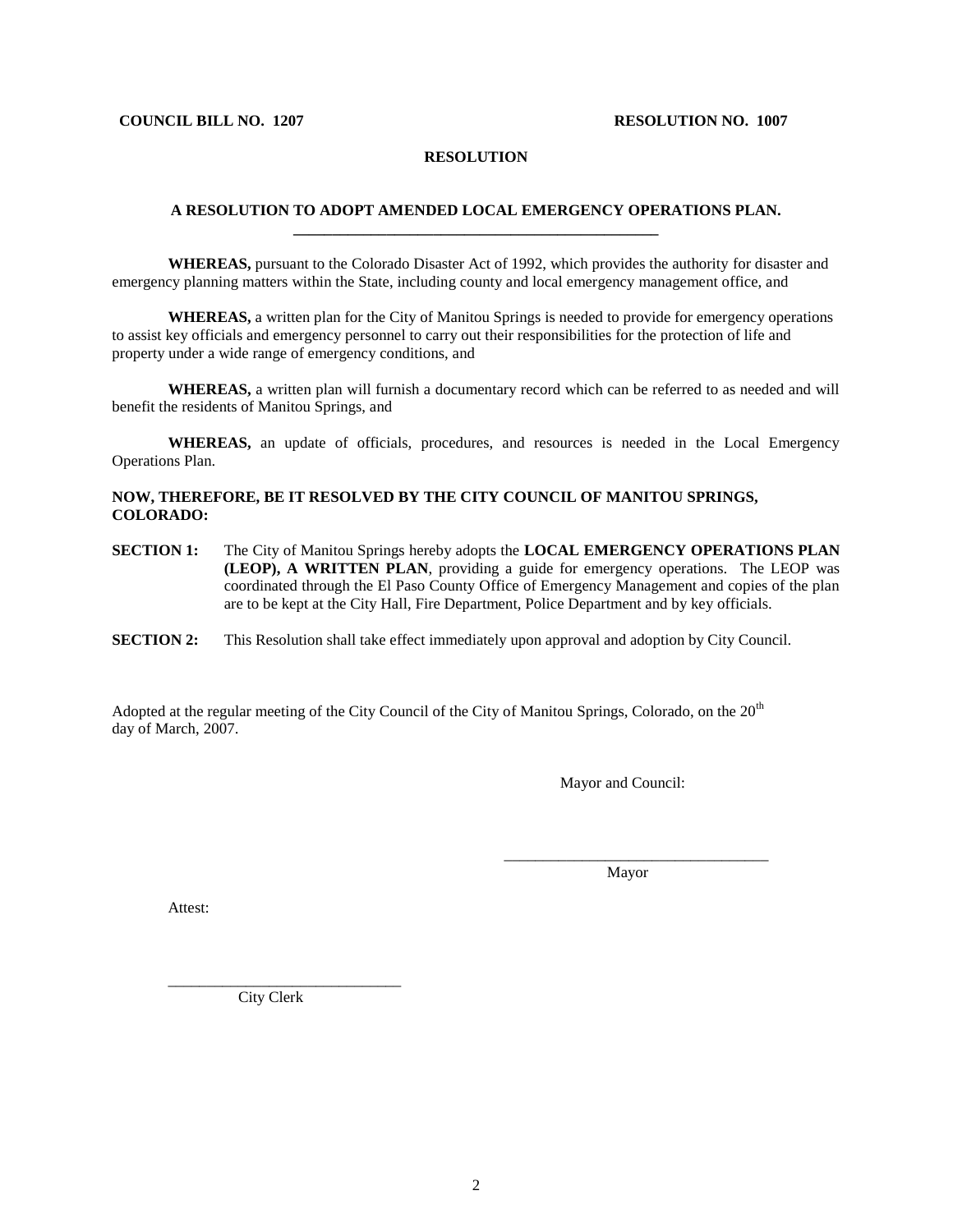# **REVERSE 911**

Reverse 911 notifications will be used in the following examples: disaster notifications or evacuations, escaped criminal alerts, building lock-downs, missing person searches, barricaded gunman, water contamination warnings, and weather updates such as flood warnings (this list is not all-inclusive).

When the Reverse 911 system is used, the dispatcher at the Manitou Springs Police Department will select an area of residents that will need to be contacted for a notification. The area can be one residence, an entire street, multiple streets, or even the entire city, depending on what type of notification it is.

The dispatcher will select a message; all telephones registered to homes in the selected area will receive a telephone call with a recorded message. If no one is home, the message will go to the answering machine. If you currently have a residential phone, you do not need to register it.

#### **What can you expect?**

The notification is a recorded message that will state "**THIS IS AN IMPORTANT MESSAGE FROM 9-1-1 or THE MANITOU SPRINGS POLICE DEPARTMENT**." The message then will ask you to hit "1" on your phone to listen to the message. If you hang up, it will call you back, so **PLEASE DO NOT HANG UP UNTIL YOU HAVE HEARD THE ENTIRE MESSAGE**. The message will inform you about the event and will only contact the geographical area designated to receive the call. The message can be replayed at the end by pressing "1". Please follow the instructions on the message and if prompted, call the phone number that is provided to you in the message. **PLEASE DO NOT CALL 9-1-1 UNLESS DIRECTED TO DO SO.**

If you use a cell phone for your residence, you must register your cell phone at the E-911 center. When the dispatcher selects a specific area for the Reverse 911 messages, it will go directly to your cell phone.

We would encourage you to register your cell phones, even if it is not your residence phone. If we should have a situation at one of the schools, and you are at work, the message would go to your cell phone. E-911 will only register one call phone per household address.

You may register your cell phone online at the following email address:

[http://www.elpasoteller911.org](http://www.elpasoteller911.org/)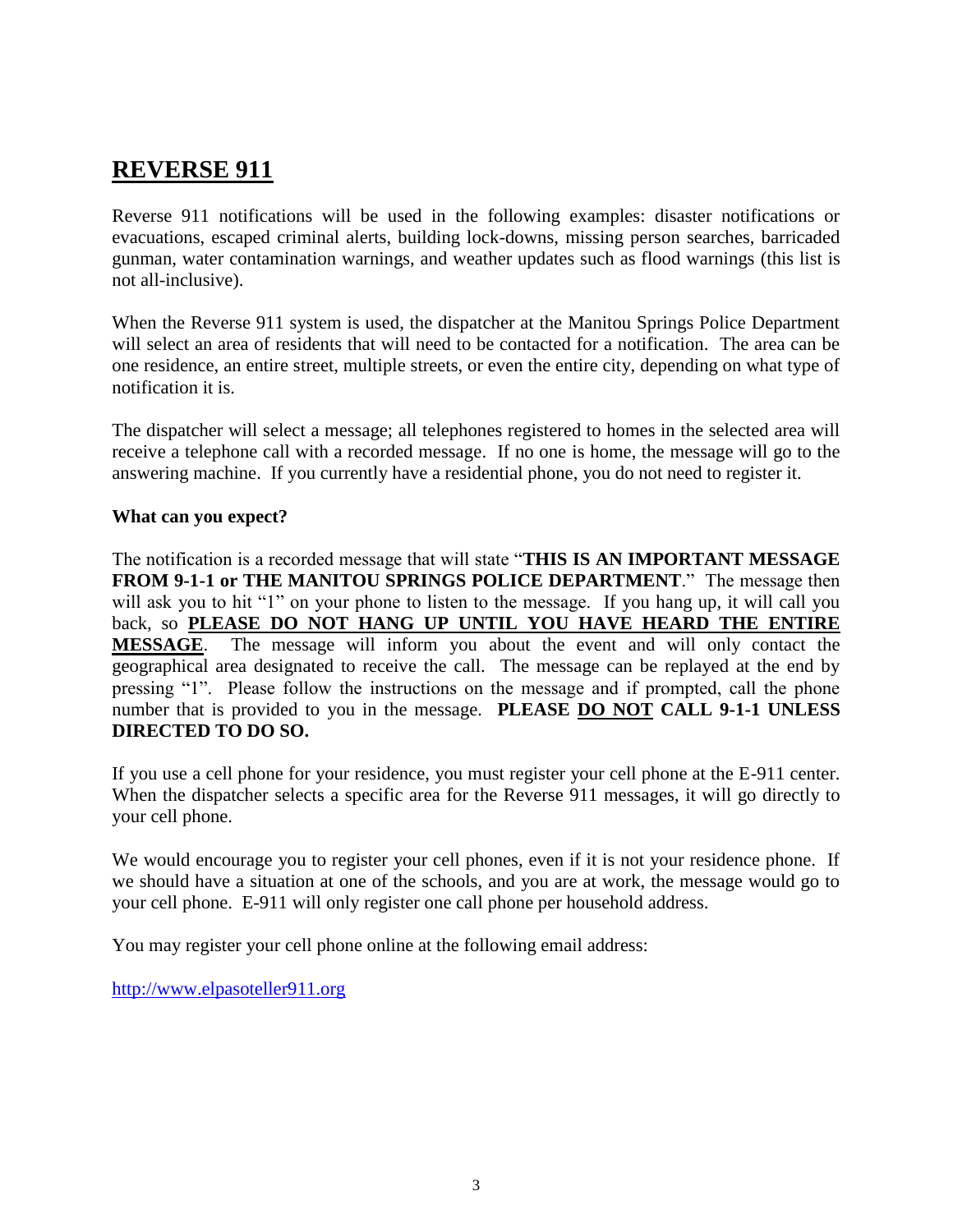#### **TO THE PUBLIC**

A function of government is to protect life and property. Equally important is the public's responsibility to be informed, take a community interest and assist when possible. This plan should be reviewed and discussed with family and friends. As a minimum, you should know the hazards in your community and have a plan for yourself and family. It could save your life.

#### **THINGS YOU CAN DO:**

- Take a course in First Aid.
- Know what areas, where you live and work that are subject to flooding.
- Get a Weather Alert Radio
- Develop a 72-hour emergency kit for your home.
- Always check the weather forecast more than once a day.
- Make your home safe.
- Know where possible shelters are in your community.
- Obey law enforcement personnel instructions in an emergency.
- Keep your car in good operating condition (have a safety kit in it).
- Work out an emergency plan with friends and family.

**SPECIAL NOTE:** Flash flooding is the number one hazard for Manitou Springs. Knowing what and when to do before, during, and after a flood event could not only save your life, but save you money.

If you have any questions or concerns, call or visit the **EL PASO COUNTY OFFICE OF EMERGENCY MANAGEMENT (575-8400).**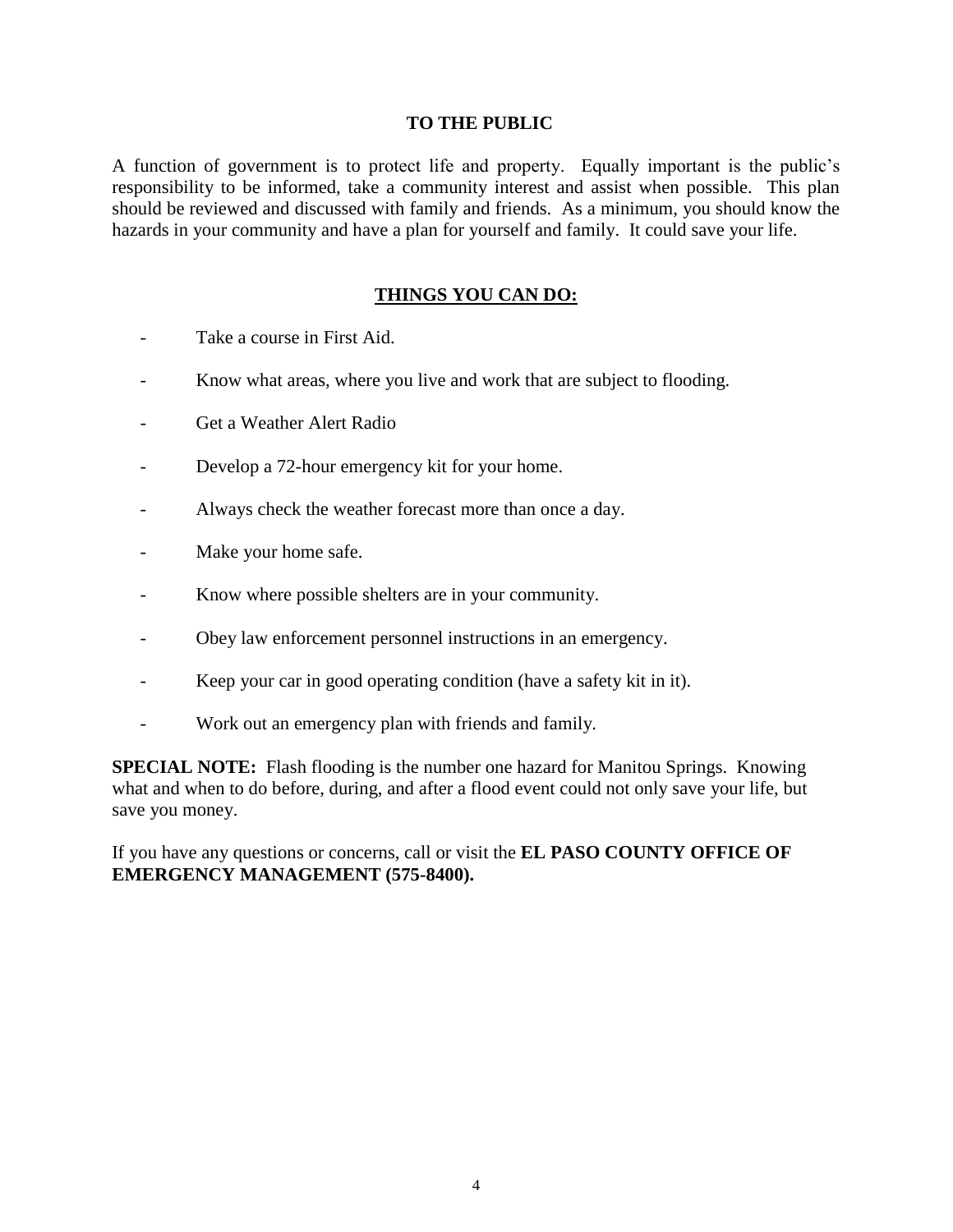#### **LOCAL EMERGENCY OPERATIONS PLAN BASIC PLAN**

#### **I. AUTHORITIES AND REFERENCES**

- A. Authorities
	- 1. The Colorado Disaster Act of 1992, as amended, which provides the authority emergency planning matters within the State, including county and local emergency management.

#### B. References

- 1. C.R.S. 24-33, 5-701
- 2. Title 29, Article 22 (Senate Bill 172)
- 3. Civil Preparedness Guides
- 4. Colorado Disaster Emergency Operations Plan
- 5. El Paso County Disaster Operations Plan
- 6. Local Emergency Operations Plan for Manitou Springs, Colorado

#### **II. SITUATIONS AND ASSUMPTIONS**

A. Situation

1. The City of Manitou Springs has capabilities which, if effectively used in the event of any emergency, would maximize the preservation of life and property. These capabilities include the limited protection offered by larger structures, as well as the manpower, equipment and skills of the municipal forces; the medical, health and allied professions; and other non-government professions and groups.

2. The objective of this Plan is to insure effective use of these capabilities should a disaster affect any area of the town.

3. Mitigations, pre-planning and increased readiness actions taken by municipal government in anticipation of natural disaster or technological emergency situations could further increase these capabilities.

B. Assumptions

1. Tornadoes, flooding, blizzards and other forms of natural disaster can affect the area.

2. Major accidents such as truck fires and explosions are possible.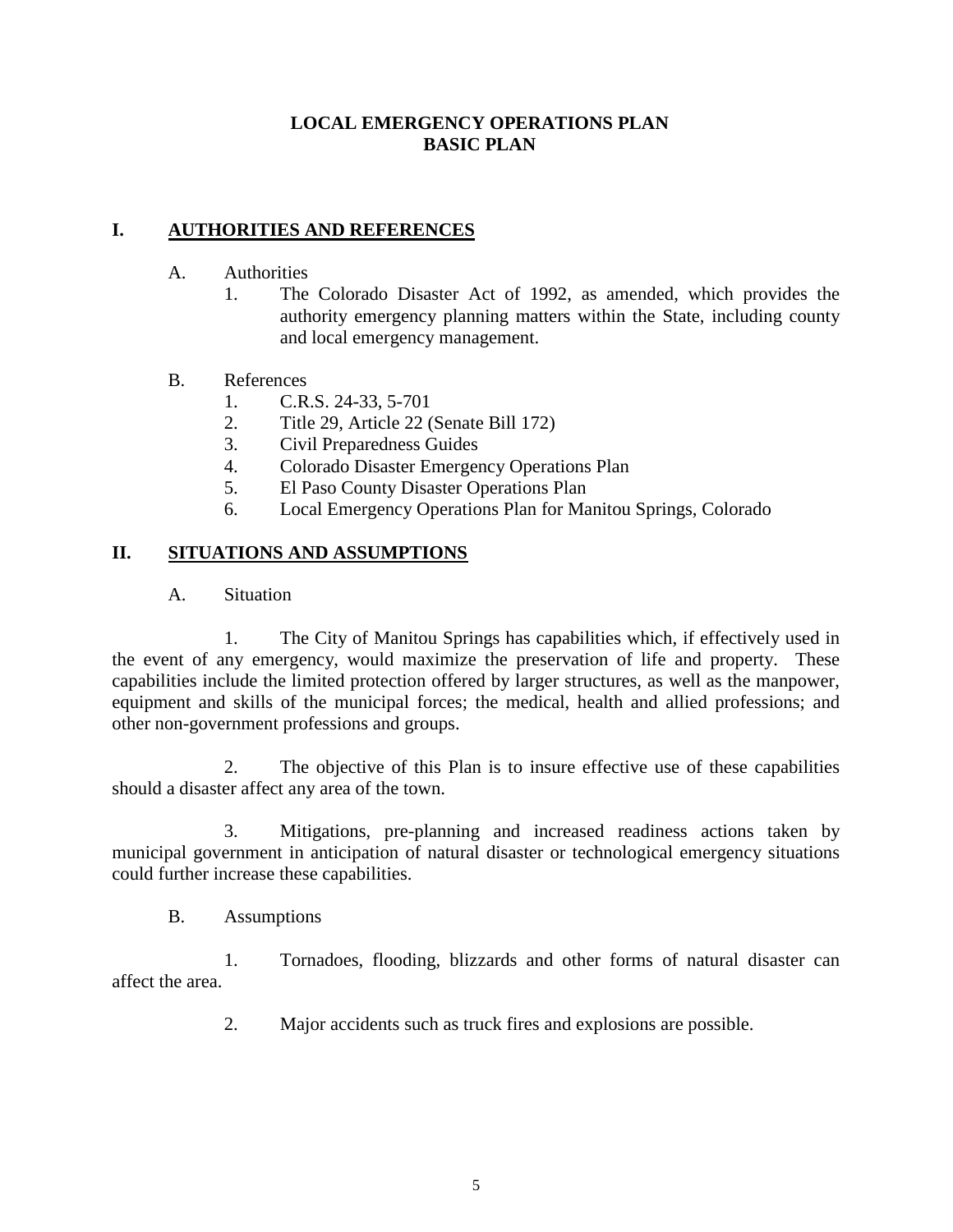3. Outside assistance from adjacent and higher levels of government, the military and non-government organizations may be available under localized emergency conditions. However, during widespread disasters affecting large areas of the state or nation, outside aid could be severely limited or unavailable for long periods of time.

#### **III. MISSION**

The emergency mission of local government is to:

- A. Protect life and property,
- B. Insure the continuity of government
- C. Sustain survivors,
- D. Repair essential facilities and utilities.

#### **IV. ORGANIZATION**

A. The existing structure of municipal government will be the basis for emergency operations. The Colorado Incident Command System will be used in field operations during the disaster. Commitment of municipal resources and evacuation, unless an immediate life threatening situation exists, will be made at the municipal executive level. Mutual aid agreements will be sought and encouraged whenever possible with neighboring jurisdictions.

#### **V. EXECUTION**

#### A. Concept of Operations

In time of major disaster (declared), the Mayor through Council vote may take command of all resources and govern the City by Proclamation. In that case, he/she shall be responsible for providing overall direction and control, and shall receive assistance in this effort from all municipal departments in non-declared emergencies/disasters. The City Administrator and/or his designee will resolve the event. Depending on the scope and severity of the event, a centralized Emergency Operations Center (EOC) will be set up at the City Hall with backup at that facility that affords the best communication links out of harms way. Field tactical response will be managed under the Colorado Incident Command System with the Police and/or Fire Chief in charge. There may be instances where a unified command structure may best serve the community's needs.

For events that have not reached, or are not anticipated to be a declared disaster, the City Administrator shall head the event with the support of City staff.

The El Paso County Office of Emergency Management Manager shall serve in a liaison role with respect to the procurement of County, State and Federal level resources.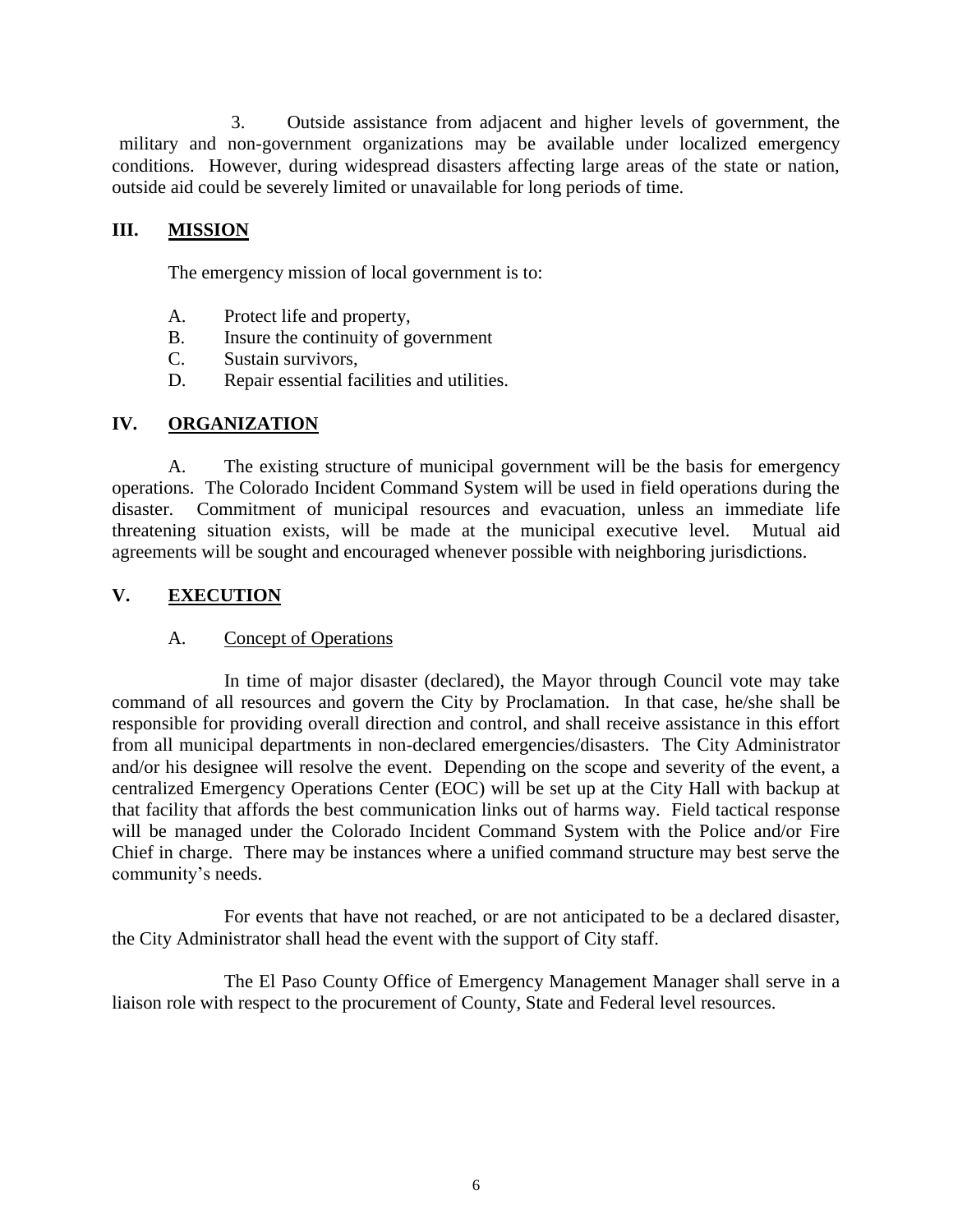#### B. Operations Policies

1. It is recognized that protection of life and property during an emergency is the primary responsibility of government.

2. Existing municipal agencies will perform emergency activities relating to those they perform under non-emergency conditions.

3. Within City limits, the Police Department/Fire Department will be responsible for the direction and control of field emergency operations, and will utilize mutual aid to augment resources to expedite response and recovery. They will also be responsible for keeping municipal government informed on the response and recovery effort.

4. In an emergency affecting more than one political jurisdiction, the jurisdictions involved will coordinate their services to the maximum extent possible, through existing agreements and plans.

5. The El Paso County Office of Emergency Management will assist in providing coordination between higher levels of government (County, State) and assist in the recovery phase of a locally declared disaster.

6. Each agency, department, or service of government shall provide for the maintenance of records during an emergency. These records should include man-hours, equipment hours, supplies and material consumed, injuries to personnel and damage to public facilities and equipment.

#### C. Lines of Succession

- 1. The following lines of succession have been established.
	- a. Mayor
	- b. Vice-Mayor
	- c. City Council member with duration in office
- 2. Line of Authority
	- a. Mayor
	- b. City Administrator or designee
- D. Support
	- 1. Military

Military will be sought only under extraordinary circumstances where all municipal and County resources cannot relieve the threat to life and property.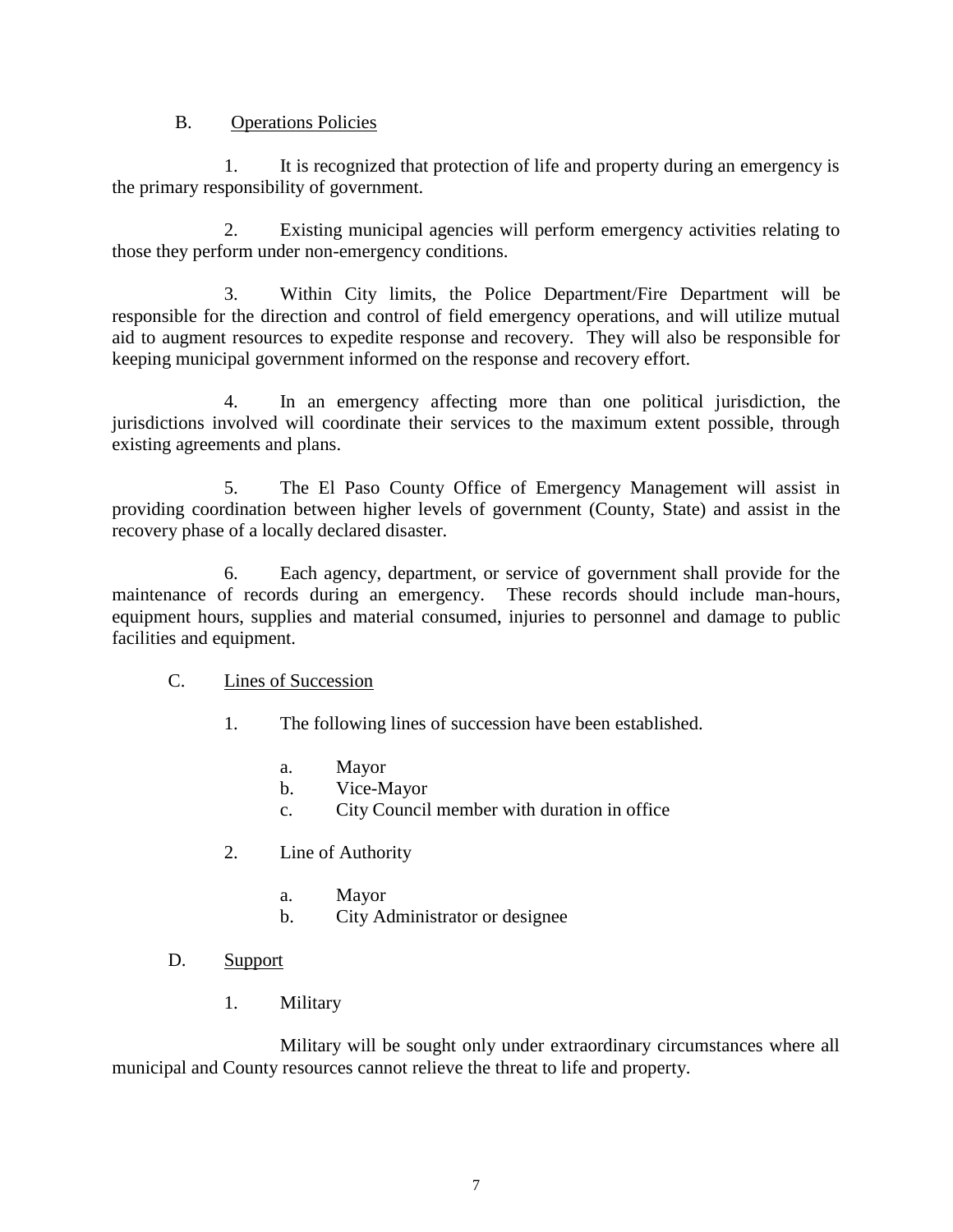a. Support by military units would be made in accordance with existing plans and agreements.

b. Military assistance will complement and not be a substitute for City and /or local participation in disaster operations.

c. Military forces, if made available, will remain under military command at all times, but will support and assist town and/or local forces, and may receive task assignments, objectives, priorities and other directions necessary to accomplish missions in disaster relief.

2. Federal and State Agencies

a. Federal agencies have been assigned emergency preparedness functions by Executive Orders. These agencies will be accessed through the State office after all previous resources have been exhausted or a Federal disaster has been declared.

b. State agencies and local government emergency responsibilities and support functions are described in the **Colorado Disaster Emergency Plan**. This Plan is available in the El Paso County Office of Emergency Management Manager's office and the Sheriff's office.

c. A State "disaster team" may be sent to the affected area for the purpose of determining support required from State and Federal agencies. This team will be put on alert with a situation report from the El Paso County Office of Emergency Management.

d. The Colorado Division of Local Government, Office of Emergency Management, has some assets which can be moved to the scene of an emergency to provide support. These assets will be managed through the El Paso County Office of Emergency Management.

3. Mutual Aid Agreements

Written and verbal agreements exist between local fire departments and between law enforcement agencies to provide all possible assistance when called upon by other agencies in the County or by adjoining agencies. All written mutual aid agreements should be on file with the City Clerk and available for review and inclusion in State reports.

- E. Administration
	- 1. State Disaster Contingency Fund.

Every effort shall be made to recover from any disaster with municipal resources. All departments of municipal government shall maintain detailed accounts of disaster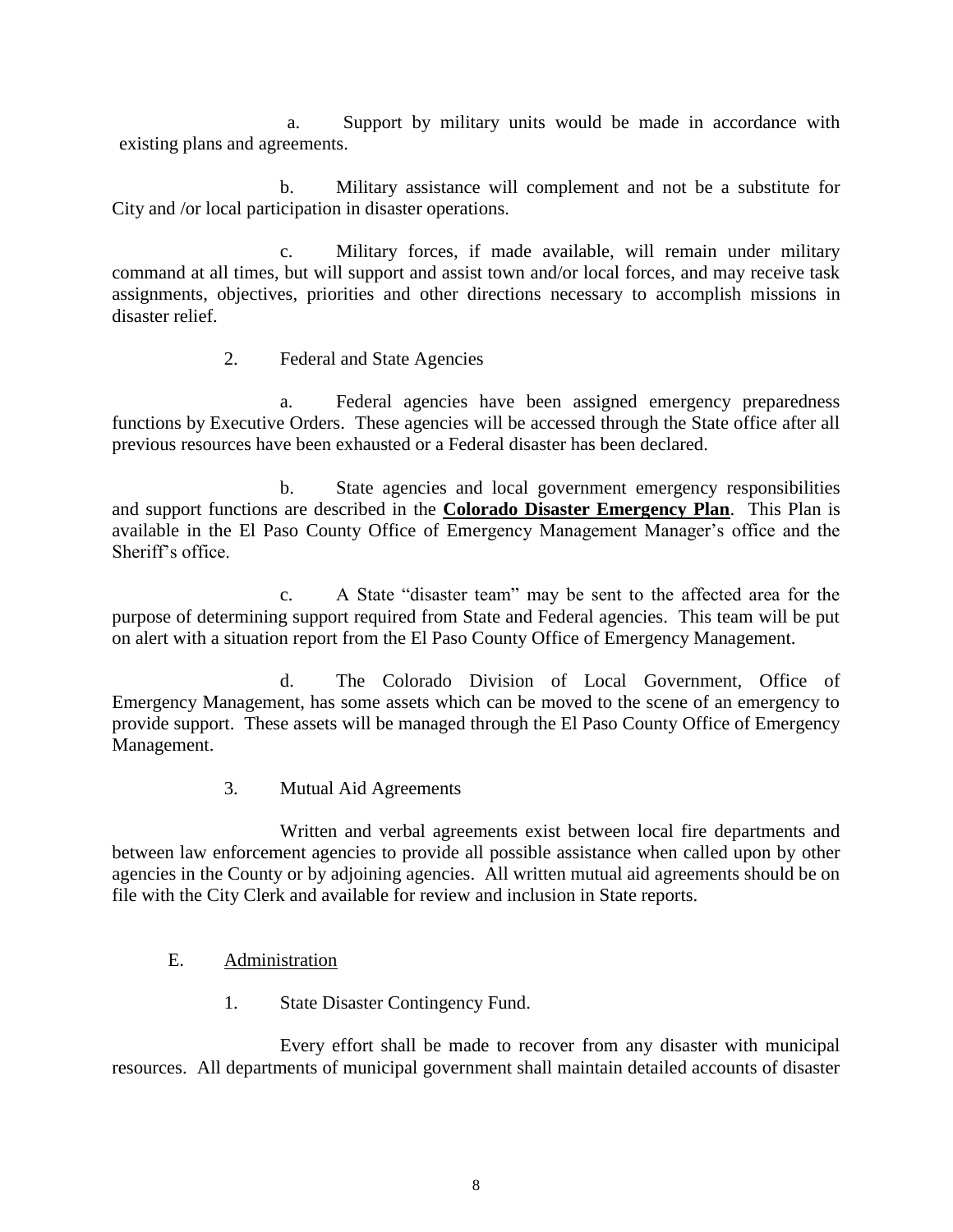expenses. If it is necessary, an application for disaster relief shall be filed with the State Office of Emergency Management through El Paso County Office of Emergency Management.

2. Temporary Housing

Housing needs which cannot be met locally will be worked through the local Red Cross representative. A representative of local government will be assigned this coordinating task.

#### 3. Crisis Counseling

Since individuals will be affected in varying degrees in a disaster, this subject will be addressed at the first opportunity in an EOC environment. A representative from Pikes Peak Mental Health will be contacted for input as soon as possible.

4. Disaster Assistance Center

The El Paso County Office of Emergency Management Manager shall coordinate state requests for space needed to house a Disaster Assistance Center. Provide local logistical support to the DAC to meet local needs and provide coordination of local assistance activities.

#### F. Testing and Exercising

This plan and its supporting documents (Annexes and SOP's) are to be reviewed annually during the first week in April. It will be tested at the discretion of the City Administrator in a tabletop format under varying scenarios, (see Hazard Analysis for likely hazards). This is necessary to keep the Plan from becoming outdated beyond usability, to continually refine the Plan, and to keep those responsible for implementing the Plan familiar with its contents. As a minimum, City personnel will attempt to observe those neighboring functional exercises that could apply to their jurisdictions.

#### **VI. FUNCTIONAL RESPONSIBLITIES**

#### A. Warning

It shall be the responsibility of the following agencies to provide the warning signal to the public upon the threat of natural hazard, such as a flood or tornado.

Officials responsible for the warning are:

Chief of Law Enforcement (using vehicle PA/City sirens). During thunderstorm/tornado season (May – September), the local weather alert radio will be monitored daily. Assistance will be provided by the El Paso County Office of Emergency Management to track severe thunderstorms and heavy rainfalls (one inch/hour).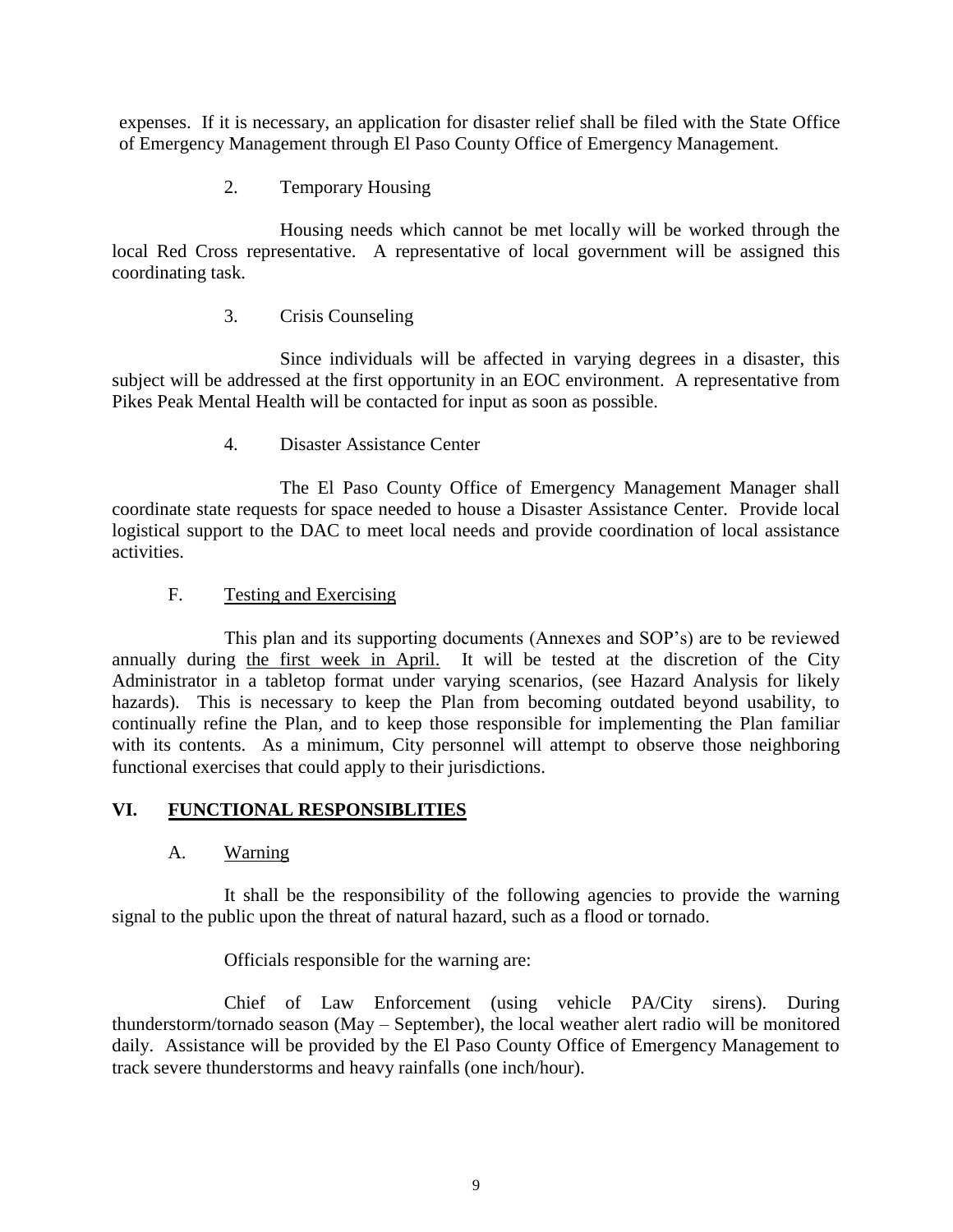#### Communications

- FIRE: MS-MAN-1,2 and 3
- POLICE: MS-PD- 1 and 2
- B. Direction and Control

Emergency Operations Center of Manitou Springs

Primary: Public Works Shop, Phone: 685-2573

Secondary: Depends on disaster situation, Cliff Dwellings Parking Lot

If the primary EOC is damaged beyond immediate use, emergency personnel should gather at the Secondary EOC. If EOC and communications equipment are intact, standard radio procedure should be used to contact El Paso County Sheriff's Department and the El Paso County Office of Emergency Management's Manager. If the Secondary EOC must be used, steps should be taken to locate and utilize other communication resources. The following persons or groups will move immediately to the EOC:

- 1. Elected Officials
- 2. Representative of Medical Profession (local doctor)
- 3. Fire Representative
- 4. Representative of the main utilities
- 5. Law Enforcement Representative
- 6. Ham Radio Operator (RACES) through El Paso County Office of Emergency Management.

The EOC will operate under the Colorado Multi Agency Communication System (MACS), using input from the Colorado Incident Command system. Under Mode conditions one through four, the following color code and criteria are guides:

Mode 1: (Condition Green) City staff handle event within existing resources. EOC is not activated, but in stand-by status.

Mode 2: (Condition Yellow) The event is large enough to involve other City departments and outside agencies. The EOC is partially activated and the County EOC is put on alert.

Mode 3: (Condition Orange) The event has caused widespread damage and will not readily be resolved in a few days. The EOC is activated, as is the El Paso County EOC, with communication links established. The El Paso County EOC alerts the State EOC. Multiagency representatives work out of an EOC environment. A local emergency Declaration could be declared.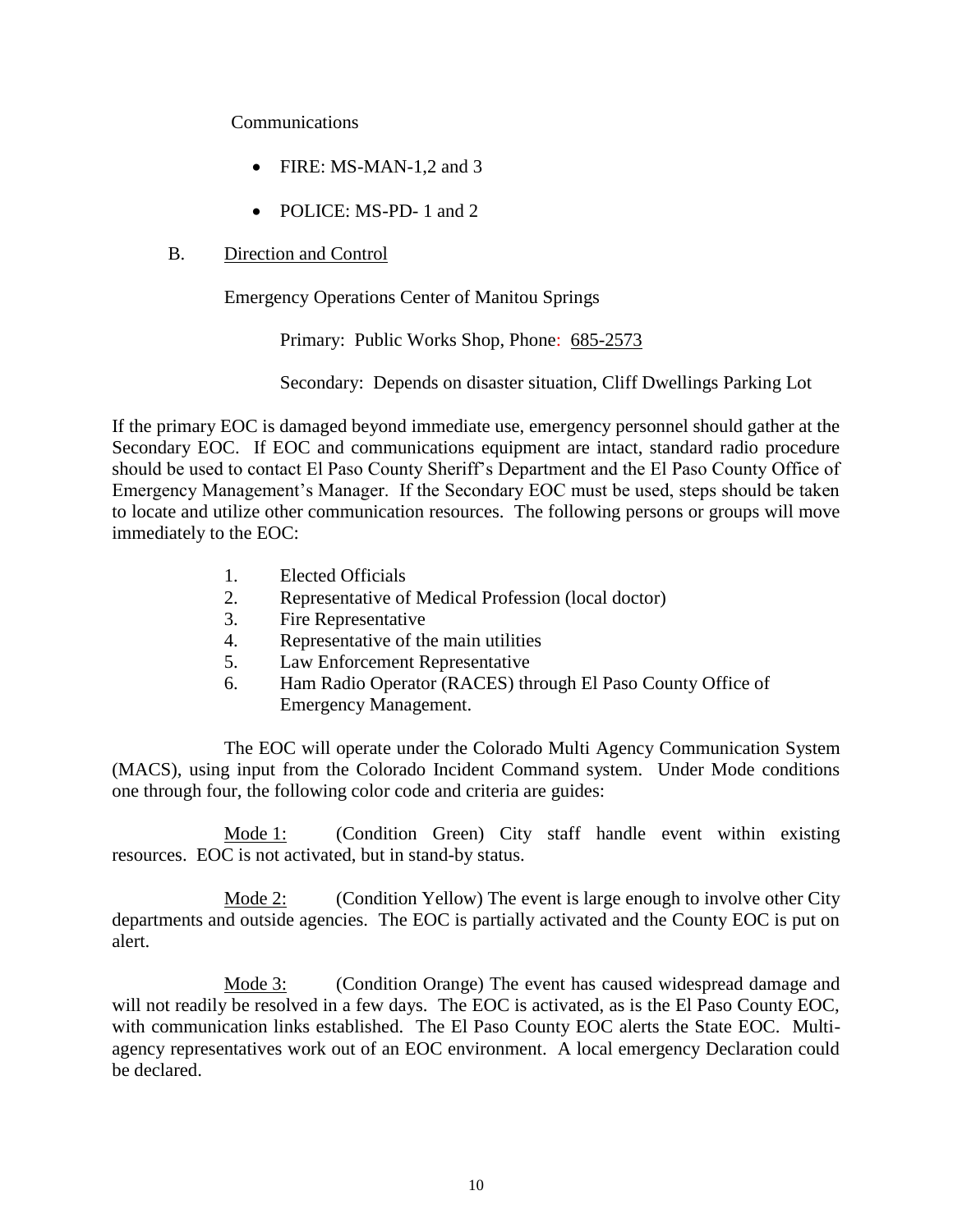Mode 4: (Condition Red) A Disaster Declaration is declared and the County, through the El Paso County Office of Emergency Management, to coordinating County aid. Documentation, to include cost figures, are being compiled for possible State declaration.

#### C. Emergency Public Information

News releases impacting on the City and other public information should be cleared through the Mayor, or in his absence, his designee. Scene or tactical news information will be the responsibility of the PIO at the Incident Command Post. This information will be passed to the EOC as soon as possible.

#### D. Law Enforcement Services

In the event of a major disaster (dam failure, wildland fire moving toward City), the following shall apply:

If the disaster is of a nature too large for the City Police resources to effectively handle (area security, evacuation), the Police Chief will call on the following agencies for support:

- 1. El Paso County Sheriff's Office
- 2. State Highway Patrol
- 3. Other agencies at his discretion

It shall be the duty of the law enforcement Chief to determine who to call for assistance. It is the responsibility of the law enforcement to determine which streets is to be sealed off, that an area is isolated, with barricades. Barricades will be manned by volunteers when necessary, under the direction of the law enforcement, to keep out unauthorized personnel.

#### E. Fire Protection

In the event of any fire, the Municipal Fire Department shall have the responsibility for providing fire fighting equipment and personnel under the direction of the Fire Chief or his designee. Search and Rescue and medical support will come under the purview of the Fire Chief.

If the situation warrants, the Officer in Charge may ask for assistance from nearby fire departments, invoking Mutual Aid Agreements.

#### F. Emergency Medical Services

1. In the event of a major disaster, the primary medical facility will be located at a designated facility which can setup a triage, first aid and ambulance transfer station.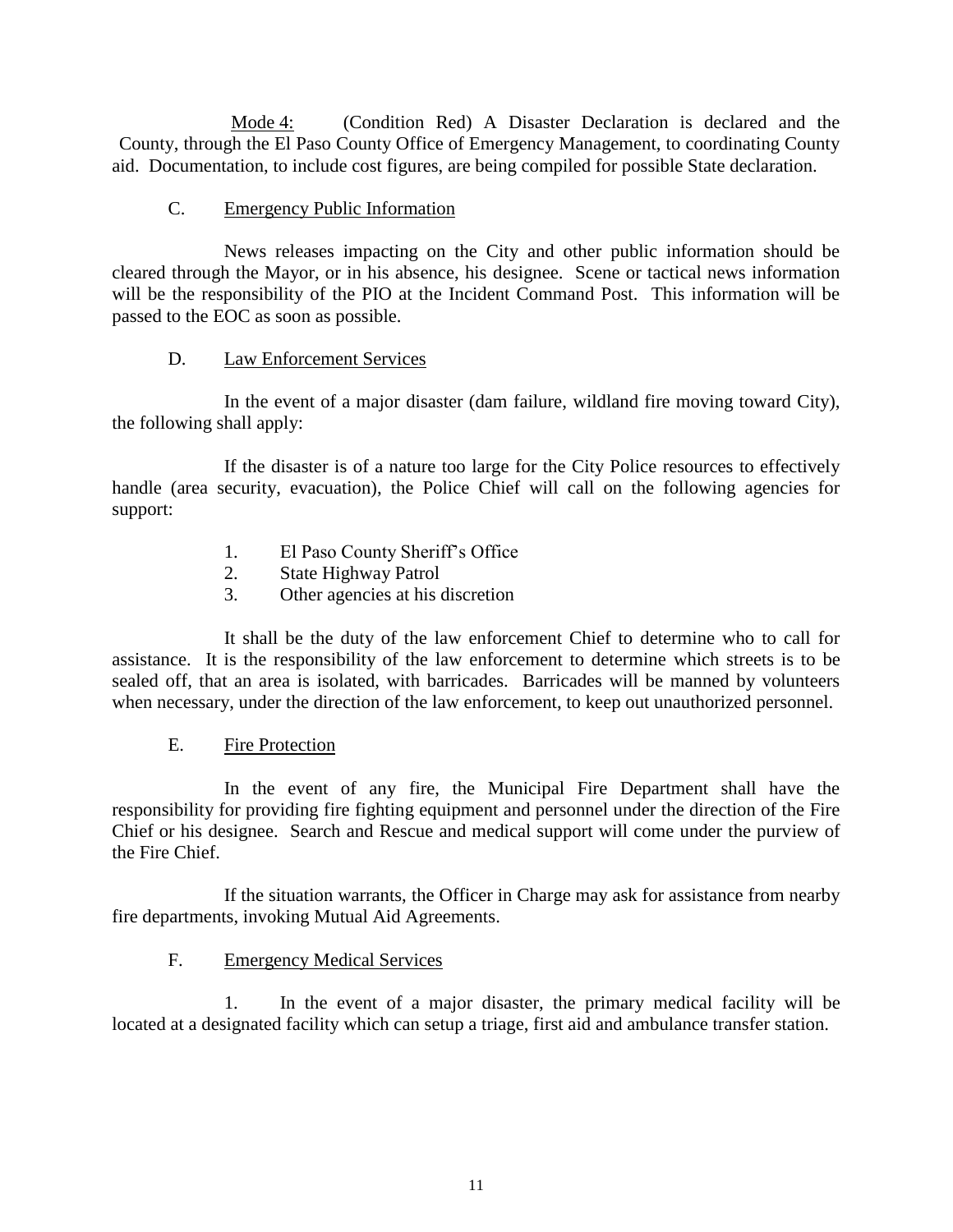2. The injured shall be treated in accordance with the Mass Casualty Plan, Annex 5, of the El Paso County Disaster Operations Plan. The Colorado Incident Command System will be used to manage resources.

The person in charge of the medical station will appoint one individual to keep a record of all persons taken to the hospital and to which hospital they were taken. This person is then to forward this information back to the EOC.

#### 3. Ambulance Service

Available ambulances (public and private) will be incorporated into the response effort at the discretion of the Incident Commander. A triage officer should be on the scene to direct the ambulances. In the event that a triage officer is not present, the doctor or the senior medical staff member shall make these directions.

#### G. Emergency Public Health and Mortuary

The following missions are appropriate for the emergency public health through the El Paso County Health Department function: Examination of food and water supplies, inspection of sewage and waste disposal systems, inspection of feeding and housing facilities, control of disease vectors, and epidemic control. (See El Paso County Disaster Operations Plan, ANNEX 5.)

#### H. Public Health Operations:

The County Public Health Officer and his staff will:

1. Maintain regular surveillance of the public water supply and sanitation system, and issue appropriate instructions or warnings to the public through the EOC.

2. Maintain regular surveillance of all mass feeding and canteen operations to ensure the proper food handling practices and disease prevention procedures.

3. Maintain regular surveillance of the health of the population and institute all necessary preventive programs of inoculation with the assistance of the EOC and voluntary agencies such as the Red Cross.

#### I. Emergency Morgue Facilities:

The El Paso County Coroner will be contacted as soon as possible to deal with the dead, to include identification, release and disposition of bodies, and the setting up of a morgue.

Maintenance of a policy and procedures to be used in connection with the release of information about disaster victims. Said policy should be cleared with local hospital(s), the Red Cross, and the other appropriate health-medical groups in the community.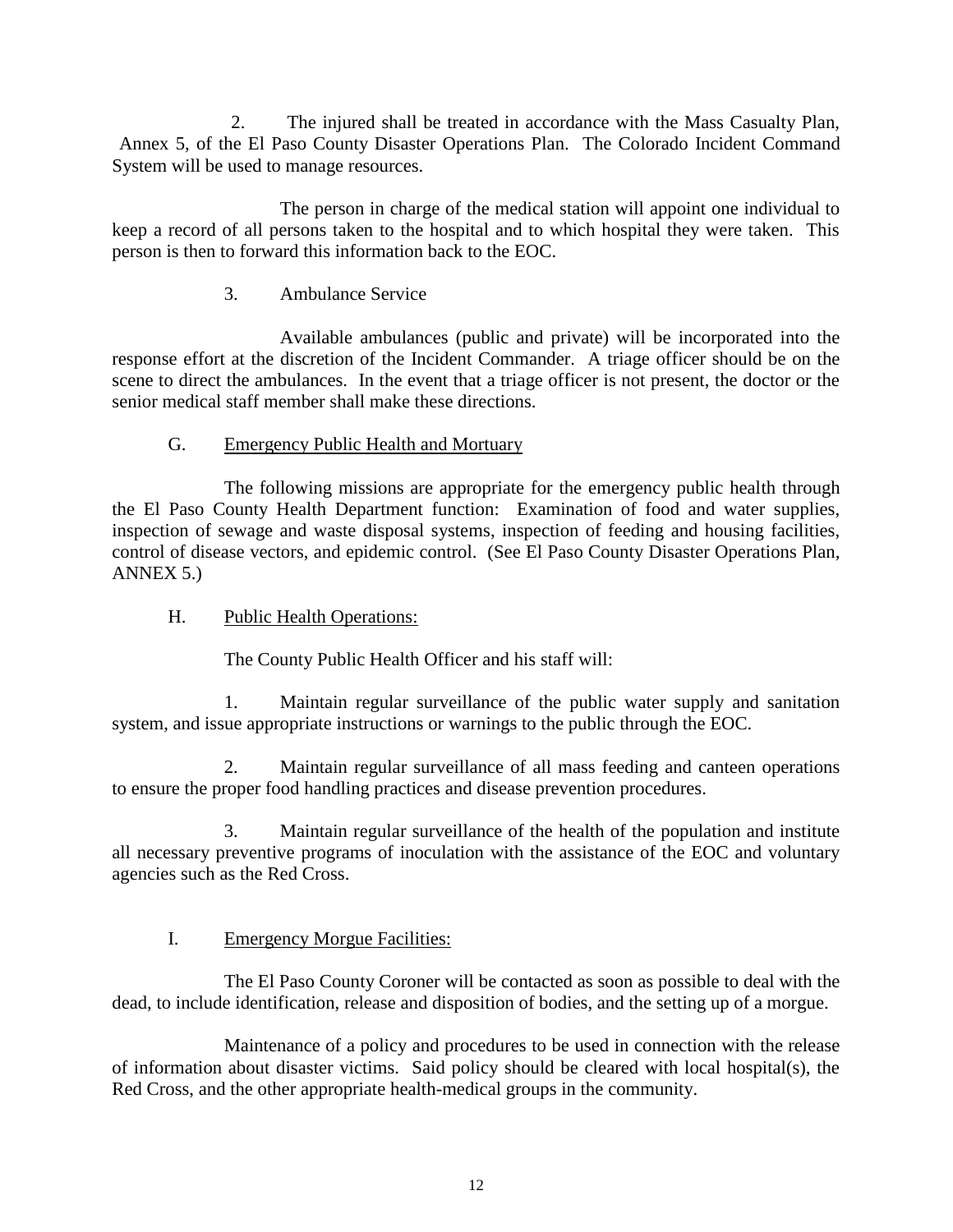#### J. Utilities Restoration

1. It is the responsibility of the City Public Works to repair and maintain the water supply. If necessary, the municipal water section, with Council approval, may enter into contracts with private contractors providing for the purchase and hauling of safe and sanitary drinking water.

In the event of a serious power loss, the City Administrator and Public Works Chief shall determine if an emergency condition exists. If they so determine, the Mayor shall be responsible for enacting water conservation and rationing program until service can be restored.

2. City Public Works shall oversee the sewage treatment in order that it may be kept functioning in a disaster/emergency environment.

3. In the event of any major disaster, it shall be the responsibility of the appropriate department head to notify the utility companies affected that there is a problem with their utility.

#### K. Debris Clearance and Material Transport

1. It is the responsibility of City Public Works to develop procedures to clean and maintain passable city streets. If local heavy equipment and volunteers cannot get the job done, request for assistance from El Paso county Department of Transportation will be used before going to private contractors. Coordination in an EOC environment through the EOC OEM should be implemented as soon as possible.

The City Administrator will establish contact with the El Paso County Manager of the Department of Transportation through the El Paso County Office of Emergency Management (575-8400) for emergency assistance for truck transport of critical emergency material.

2. Those industries and contractors willing to supply equipment and drivers at the lowest costs will be contacted as a last resort after all local and county government sources have been exhausted.

#### L. Evacuation

1. The law enforcement Chief and the Fire Chief will coordinate necessary transportation to facilitate evacuation when necessary. Evacuation will be controlled by law enforcement. Any school buses secured will be under law enforcement control. Whenever possible, private vehicles will be used by individuals. Priorities for evacuation will be established by the law enforcement with input from Fire based upon the degree and immediacy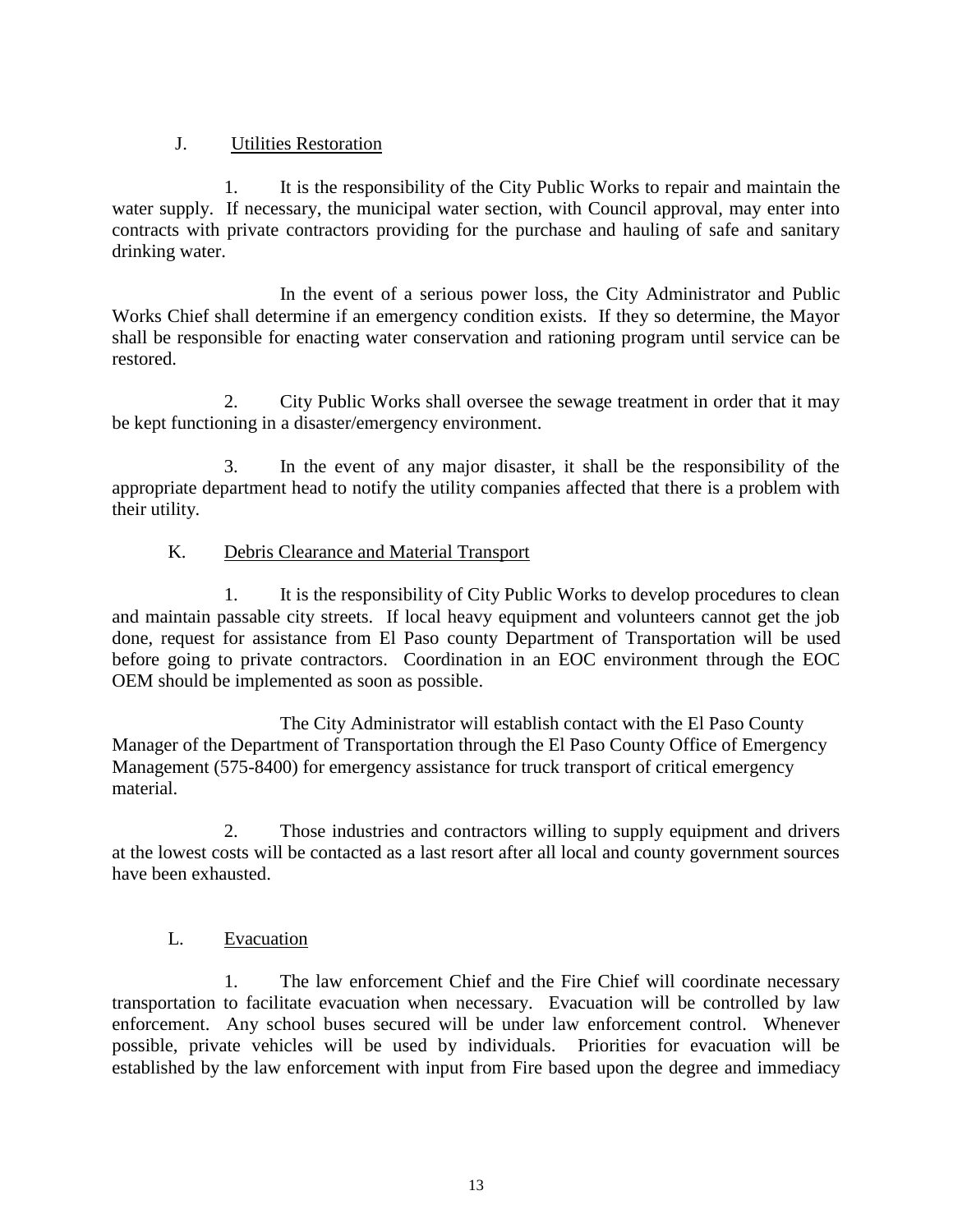of the threat, ability of those threatened to evacuate themselves, and the number of persons housed in the facility, except that school buses will be used to evacuate schools first.

2. Prior to any mass evacuation, coordination will be made with the Red Cross for sheltering assistance for evacuees. The El Paso County Office of Emergency Management will act as the point of contact (can be paged through Sheriff's Office Dispatch).

a. The Manitou Springs Fire Department is responsible for maintaining the names and phone numbers of persons to contact to secure buses needed for evacuation of people, regardless of the day of the week or time of day.

#### M. Damage Assessment

1. City Public Works, locally designated window survey units, with assistance as necessary from the El Paso County Office of Emergency Management damage assessment team, shall gather information to determine the extent of damage, consolidate reports (use form in Appendix), and later review all areas damaged (see County Plan).

a. Early assessment will be gathered as a by-product of radio communication from Police, Fire and other units which are first in the field.

b. When the general areas have been outlined from information gathered by radio communication and visual reports, the data shall be further refined and analyzed by field examination. Such field work to be done by teams set up by the City Administrator who have been released from other primary duties.

2. Operation Policies

a. The basic outline of the affected area is of prime importance in determining the magnitude of a disaster and in dispersing other operation units to the field. The outlining of the damaged area shall be given high priority and other operations are expected to cooperate fully in supplying the basic information. All accumulated information will be directed to the EOC.

#### N. Emergency Human Services Support

1. It shall be the duty of the City Administrator to contact the Red Cross, Salvation Army, and El Paso County Social Services, and to set up a meeting place so that they may coordinate a uniform human services input. These agencies should be brought into the EOC as soon as possible.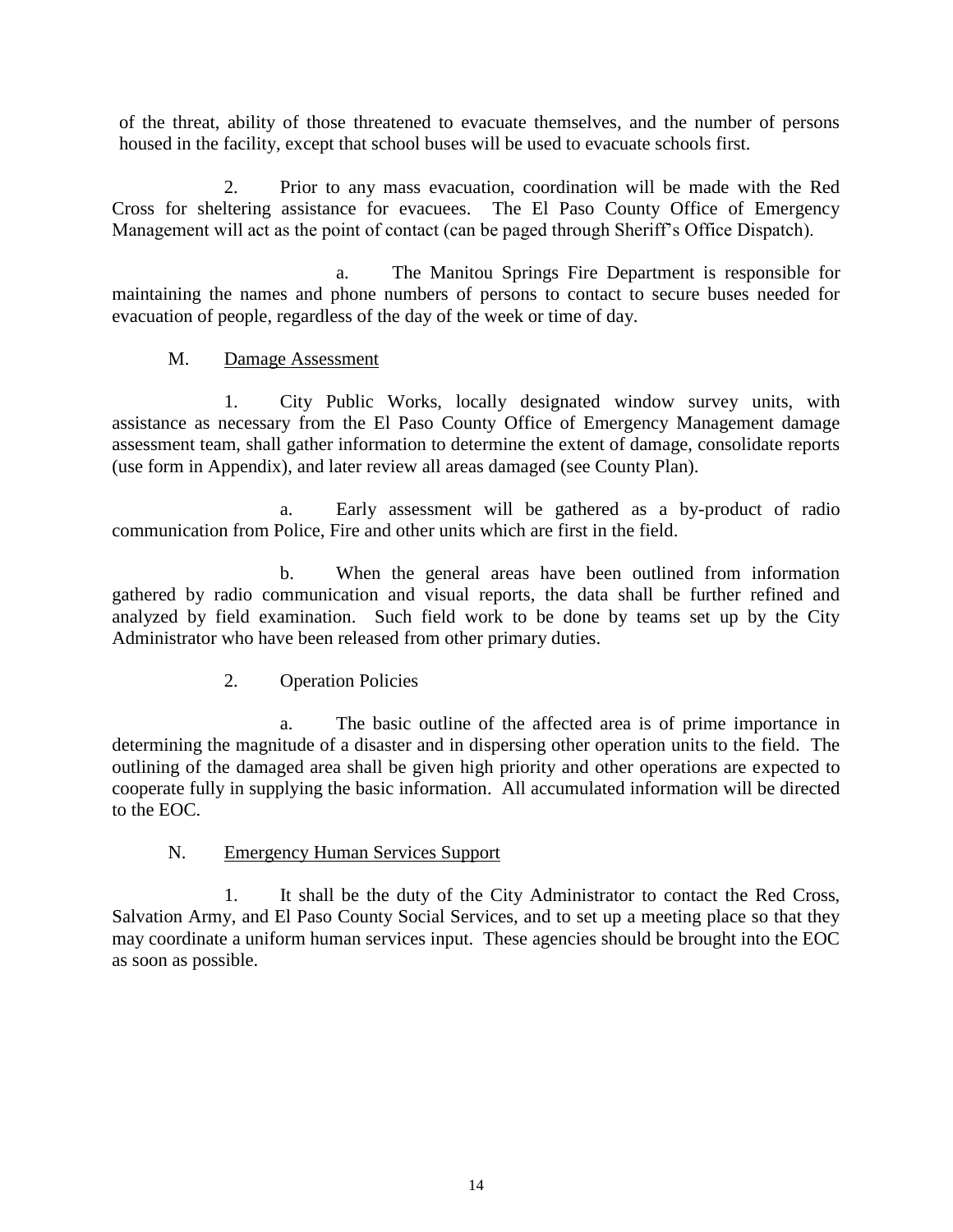**Hazard Specific Checklists**

**Hazard Specific Checklists are designed for rapid sequential orderly response and are to be supplemented by internal department Standard Operating Procedures. It is acknowledged that events may preclude following these guides in the order indicated.**

**AREAS OF RESPONSIBILITY ARE UNDERLINED OR DESIGNATED BY ASTERISK (\*) FOR EACH CHECKLIST.**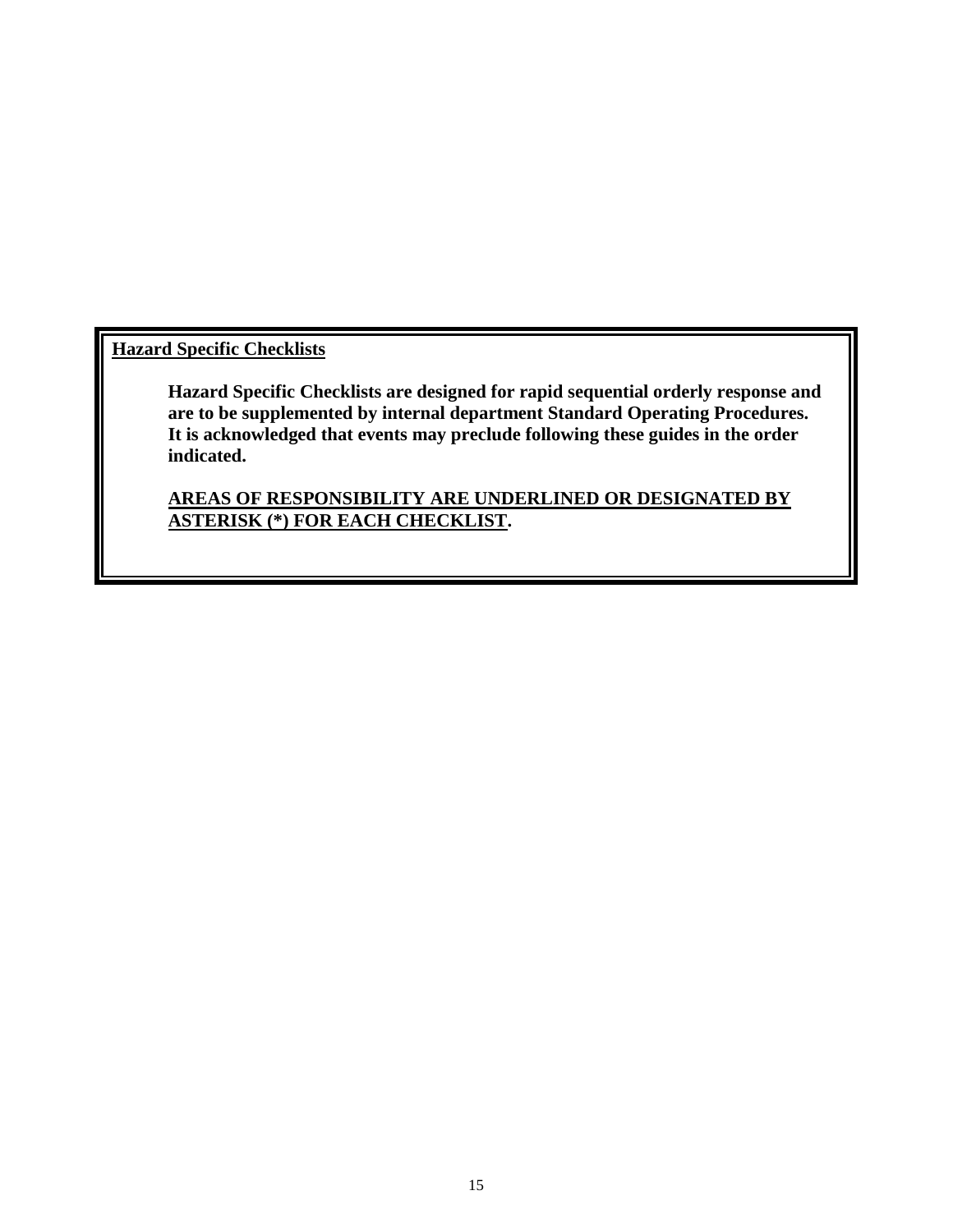#### **1. FLASH FLOOD 2. RESERVOIR OVERTOPPING**

**A. Phase 1 – (INCREASED READINESS PHASE) –** Begins with twenty-four hours of continuous rain with no change expected next twenty-four hours, or issuance of a Flash Flood Watch, a Severe Thunderstorm Watch, or environmental cues, such as rapid creek rise/foliage debris, and bank erosion, are observed.

**ACTIONS: Key agencies,** such as **Police**, **Fire**, **Public Works**, and **City Administrator** are alerted by Fire Chief (word could come from Weather Alert Radio or Manitou Springs Police Department Dispatcher). Personnel and/or alternates remain on standby until released by City Administrator. Police and any other municipal agencies monitor environmental cues. Reports from the reservoir caretaker and El Paso County Office of Emergency Management monitoring rain and reservoir amounts will be collected at El Paso County Office of Emergency Management and relayed to Manitou Springs Police Dispatcher.

**B. Phase 2 – (WARNING PHASE)** – Begins with issuance of a warning for the area (**THUNDERSTORM, FLASH FLOOD, TORNADO)** from the National Weather Service. Emergency Operations Center (EOC) is partially activated by City Administrator or designee. **Spotters** are positioned at key locations with phone contacts to the EOC. **Shelter contacts\*\*** are put on standby, **police and fire personnel are put on alert.**\*\*

**C. Phase 3 – (EMERGENCY PHASE)\*\*\*** - Begins with urban street flooding, flash flooding, and/or reservoir overtopping or failure in progress. Staff of EOC manned. The El Paso County Office of Emergency Management contact established. Reverse 911 utilized. Key areas are evacuated. Red Cross and Salvation Army representatives called to area. Fire and Police resources are deployed. Alert system (EAS). Police and volunteer fire units patrol area.

**D. Phase 4 - (RECOVERY PHASE) –** Damage assessment reports are assembled at EOC. Procedures in accordance with functional responsibilities section of Plan until situation restored to normal. **Prepare press release (Mayor).** Critique and Plan review held with El Paso County Office of Emergency Management.

**\*Police Dispatch calls El Paso County Office of Emergency Management (575-8400) Day, Night Sheriff's Office Dispatch).**

 **\*\*\*During this phase, the City Administrator activates the EOC after being briefed by the Police Chief and Fire Chief. The EOC staff makes calls and take action as directed by the Mayor or his designee**

 **<sup>\*\*</sup>City Clerk puts shelter contacts on standby (day), Fire Chief activates during nonduty hours.**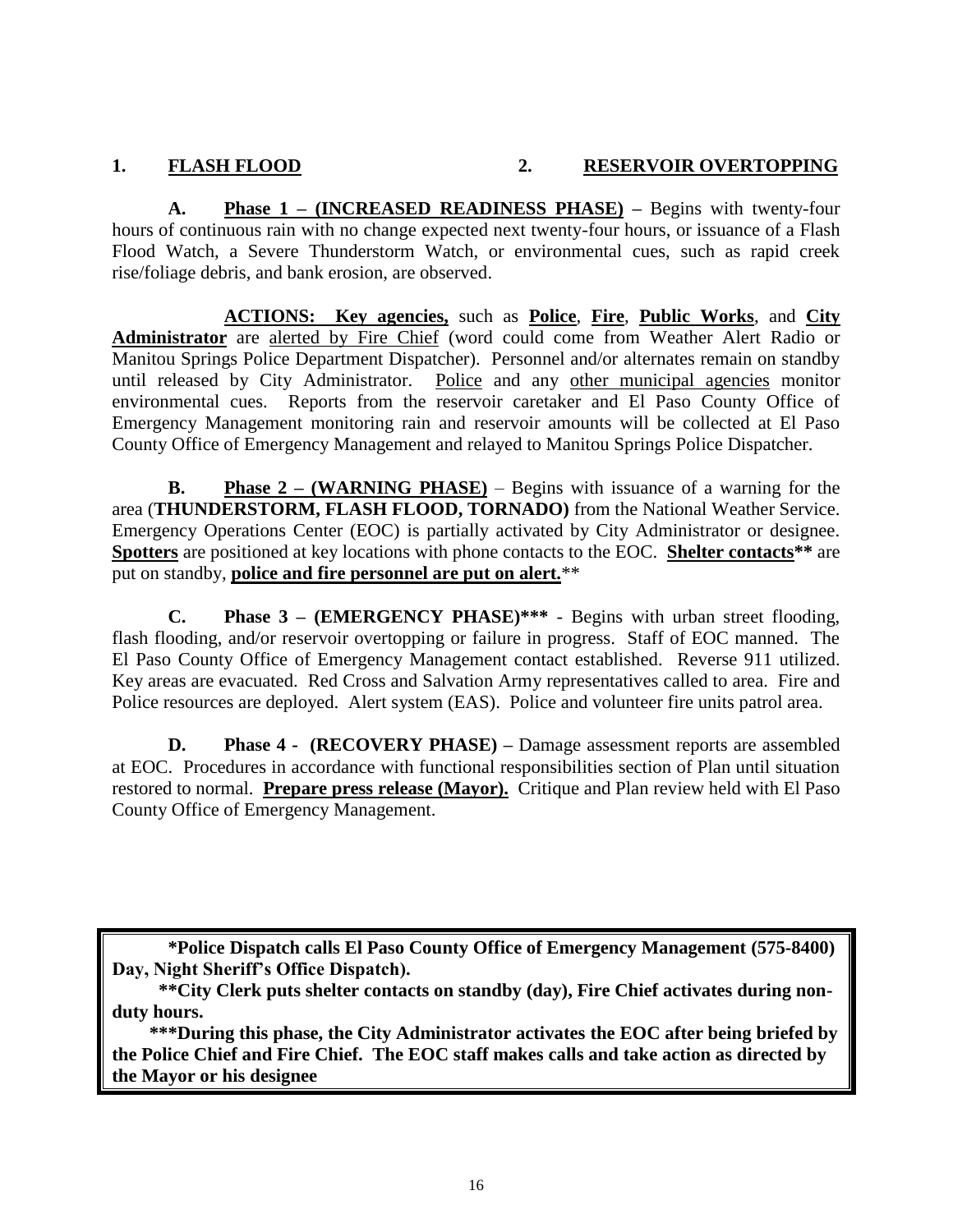#### **3. WILDLAND FIRE**

- **A. Phase 1 (Pre-Emergency Phase)** Begins with reports and/or watches of high fire threat due to dry conditions and/or high winds.
	- (1) **Police** patrols/check selected areas.
	- (2) **Fire Chief** establishes contact with Forest Service (Woodland Park).

(3) Public Service Announcements are made on radio, television, and in newspapers (Mayor with input from City Administrator and Fire Chief).

**B. Phase 2 (Emergency Phase)\*** - Begins with forest fire and/or grass fire in progress. Partial EOC is activated (called by City Administrator). Contact is established with Forest Service. Mutual aid is invoked as necessary with neighboring fire agencies. Shelters are opened as necessary. The Red Cross is called to area.

Expansion of this Phase is in accordance with basic portion of Plan.

**C. Phase 3 (Recovery Phase\*\*** - Begins when firefighters have situation under control.

- (1) Damage assessment reports are turned in to Fire Chief.
- (2) Shelter requirements are processed through Red Cross.
- (3) Mayor or designee issues press release as necessary.
- (4) Critique and review of event conducted by Fire Chief

**\*City Administrator completes all actions under Phase 2. \*\* Fire Chief.**

#### **4. TORNADO**

**A. Phase 1\* (Increased Readiness Phase)** – Begins with issuance of Severe Thunderstorm or Tornado Watch. Liaison with El Paso County Office of Emergency Management, neighboring fire stations, and Red Cross made. Selected shelters are designated in advance. A volunteer spotter network using fire and police field units. Sightings are passed to the National Weather Service office.

**B. Phase 2 (Emergency Phase)** – Begins when tornado touches down in area. Sirens from **Police** and **Fire** vehicles are sounded. In addition, the City siren is activated. **El Paso County Office of Emergency Management** is called. The damage area is patrolled for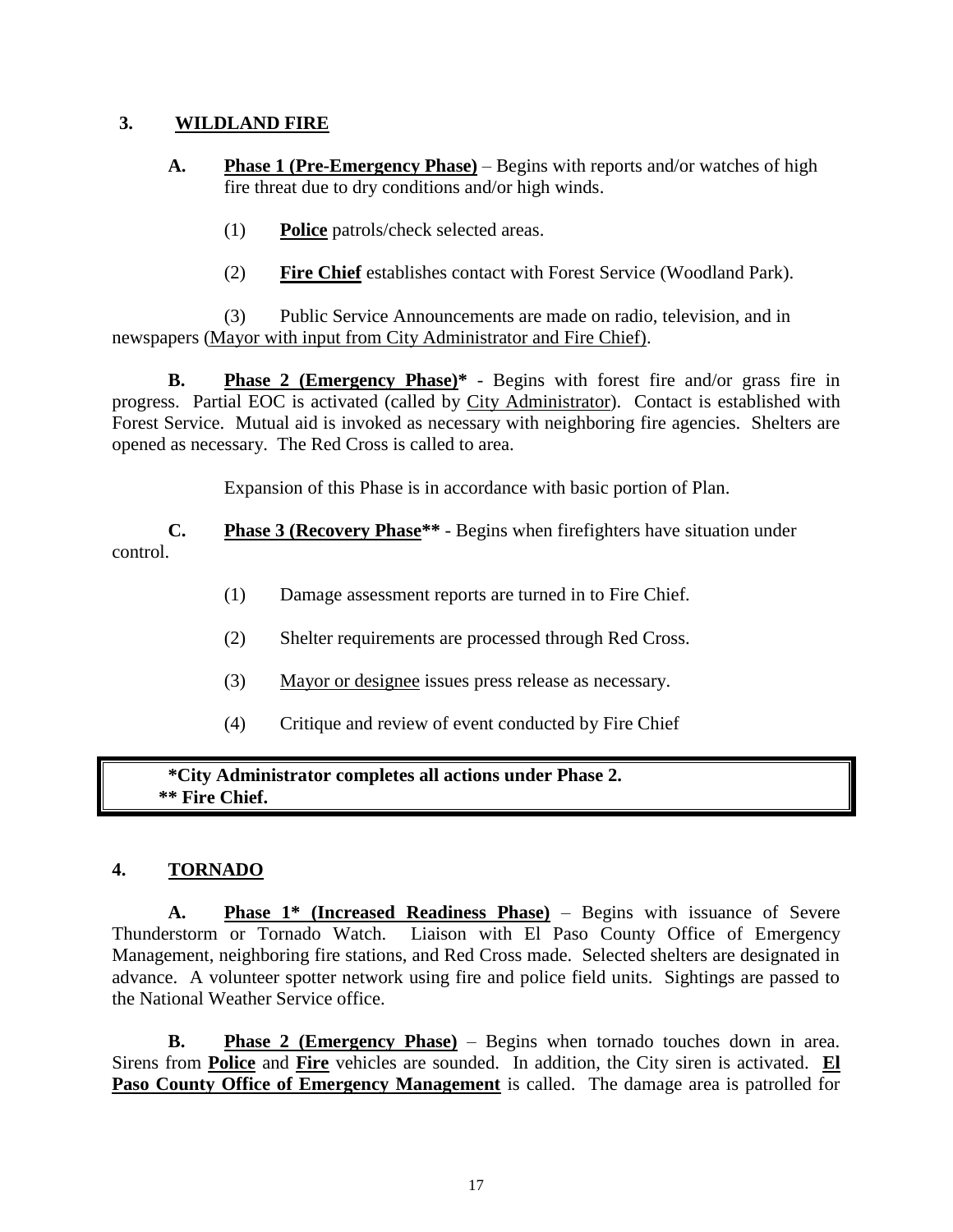injured.\*\* Damage assessment teams survey area. City Administrator issues press release. Red Cross called for long term shelter support as necessary.

**C. Phase 3 (Recovery)** – Damage assessment reports are reviewed at EOC. Procedures in accordance with basic portion of Plan apply.

A review of actions and Plan is conducted with El Paso County Office of Emergency Management.

**\*Police Dispatch, weather alert radio is monitored, and selected people called.**

#### **\*\*Police/Fire Department.**

#### **5. SEVERE WINTER STORM**

**A. Phase 1 (Pre-Emergency Phase)** – Several days of snow create delays in clearing, transportation, and daily business. If the projection is for more snow (greater than six inches), **utility, Police, and Fire** personnel should be apprised of the situation (department head). Snow removal equipment assistance from mutual aid sources should be lined up.\* Special resources, such as heaters and portable generators, should be identified. Personnel should be encouraged to monitor weather reports and minimize travel.

**B. Phase 2 (Warning Phase)** – A Blizzard Warning is issued.\* Establish a radio link between Police and Fire to discuss response to emergency situations as they develop, (i.e., power outages, rescues). If the blizzard conditions persist or are forecast to persist for more than twenty-four hours, a link to County Department of Transportation should be set up through El Paso County Office of Emergency Management for snow removal assistance.

**C. Phase 3 (Recovery\_** - Damage to roads and stream beds should be assessed (City assigned teams).

**\*City Administrator should insure actions listed are completed.**

#### **6. EARTH MOVEMENTS (MUDSLIDES, ROCKSLIDES)**

**A. Phase I (Pre-Slide Potential)** – Excessive heavy rains saturate soils on steep slopes to the point that foliage and rocks are loosened and some movement is detected. Reports from residents and tourists should be collected by **Police Dispatch and passed to Police and**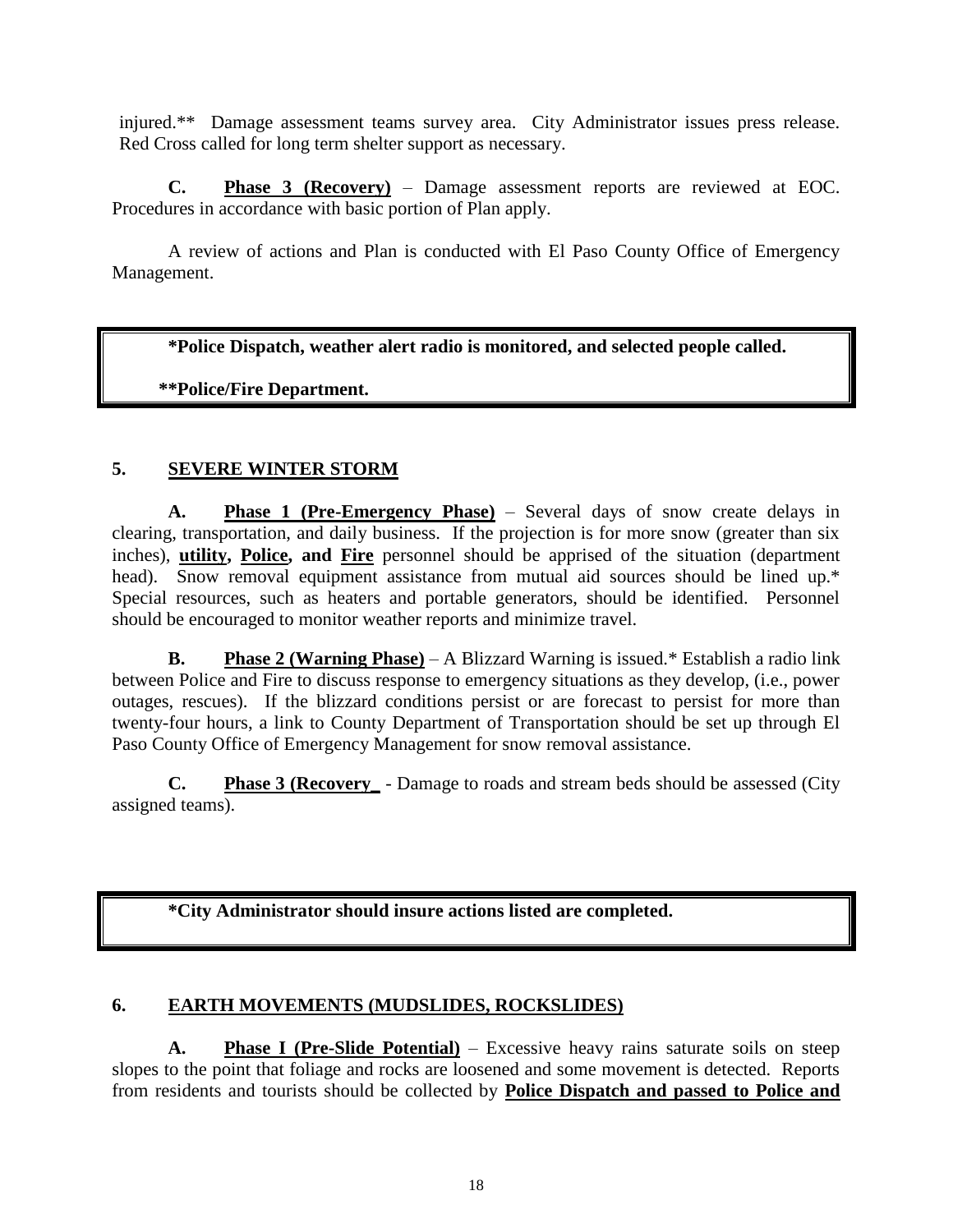**Fire for follow-up.** If key utilities are threatened, calls should be made to the respective utility for possible intervention.\* Consideration should also be given to increased road traffic through the City if slides affect U.S. 24 traffic. Residents in harms way should be advised (police/fire).

**B. Phase II (Major Damaging Slide – Imminent or in Progress** – Residents in harms way should be evacuated (Police and Fire). Damage to utilities reported to respective utility for repairs (Police and Fire).

**C. Phase III (Recovery)** – Damage assessment reports gathered and reviewed at City Hall by selected staff.

**\*City Administrator or designee**

#### **7. HAZMAT**

**A. Phase 1 (A Chemical Incident is in Progress)** – The release of chemicals either through spillage, fire or leak is of such a magnitude that it poses a threat to people or the environment. Actions of first responders are to isolate the area, protect life, and contain the release, if possible. Incident Command procedures apply.

**B. Phase 2 (Clean Up and Assessment)** – Assistance from the County Designated Emergency Response Authority (DERA) and private contractors may be required (ire Department's decision).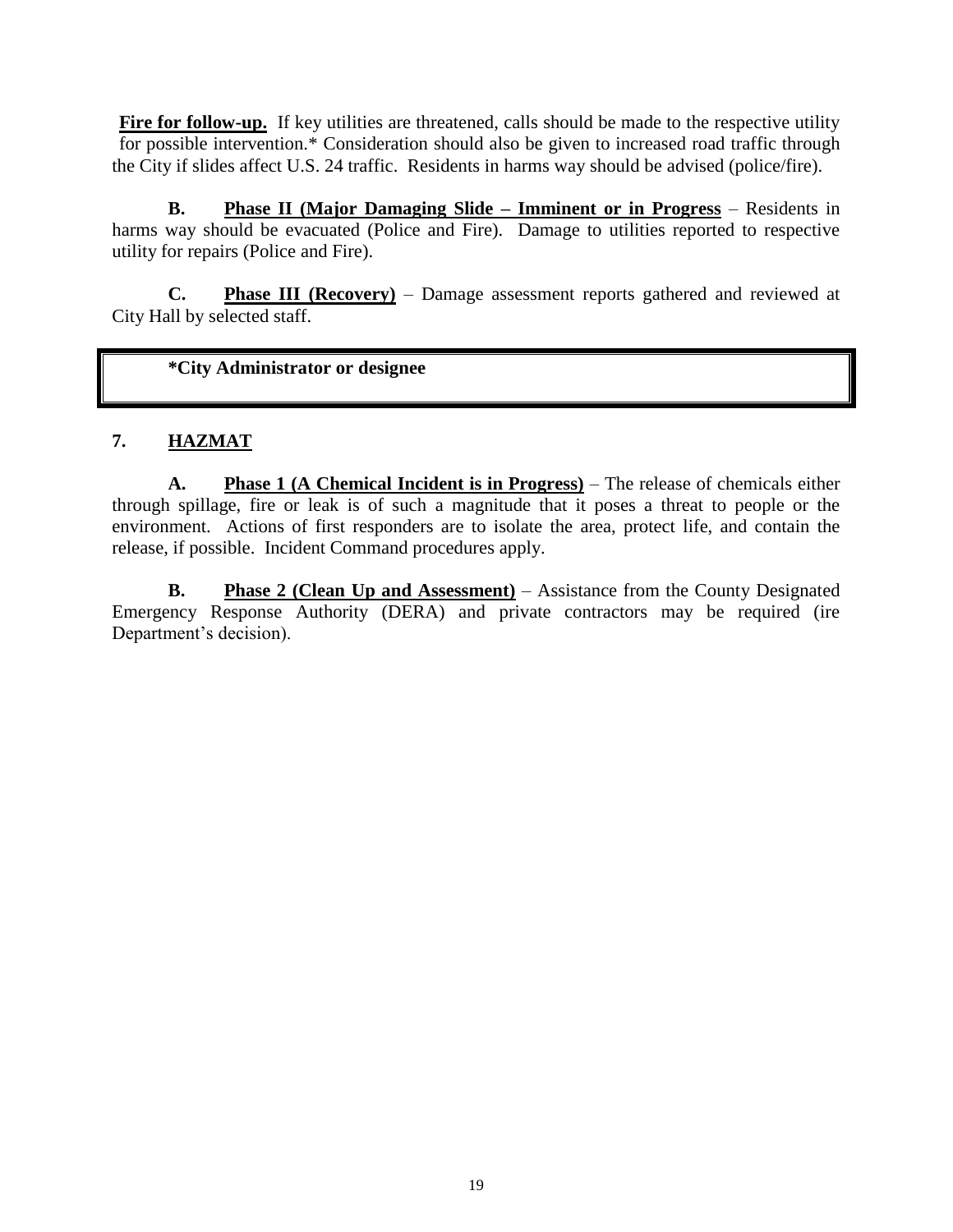# **DEFINITIONS OF EMERGENCY FUNCTIONS**

**1. COMMUNICATIONS:** Anticipating emergency communications needs as well as providing communications during an emergency.

**2. DAMAGE ASSESSMENT:** Assessing: (1) The physical damage suffered in order to determine operational status and organize the disaster response, and, (2) The monetary loss incurred as the basis for seeking a State or Federal disaster declaration which could make the jurisdiction eligible for financial assistance.

**3. DIRECTION AND CONTROL:** Key public officials (Mayor, Supervisors, City Administrator, Civil Defense Directors, Sheriff, Police Chief/Fire Chief, etc.) exercising overall coordination of emergency operations from the EOC.

**4. EMERGENCY HEALTH AND MORTUARY:** Health-threatening problems arising from a disaster including such things as inspection of food and water supplies (public or private), sewage and waste disposal systems, and public feeding and housing facilities, control of disease carriers, epidemic control, and the proper collection, identification, and disposition of the dead.

**5. EMERGENCY MEDICAL SERVICES:** All the emergency medical care procedures required from the onset of injury or disease until a patient is in an established medical care facility. This includes such things as triage (sorting of victims at the scene), emergency first aid, medical transportation, hospital care, and post-hospital out patient care.

**6. EMERGENCY PUBLIC INFORMATION:** The systematic release of official information and guidance concerning a disaster to newspapers, radio and TV stations, and the general public.

**7. EMERGENCY WELFARE:** Temporary feeding, clothing, housing, social services, and registration and inquiry.

**8. EVACUATION AND MASS TRANSPORTATION:** The emergency, large scale evacuation of people, movement of injured, and transportation of supplies and equipment.

**9. RESOURCE MANAGEMENT:** The effective allocation and coordinated utilization of all unassigned resources (manpower, equipment, facilities, and supplies) made available to a jurisdiction stricken by a disaster.

**10. UTILITIES RESTORATION:** Establishment of priorities for the restoration of service to those facilities with a critical need for it.

**11. WARNING:** Receiving warning of an impending disaster or emergency situation and transmitting that warning both to key public officials and to the general public of the jurisdiction concerned.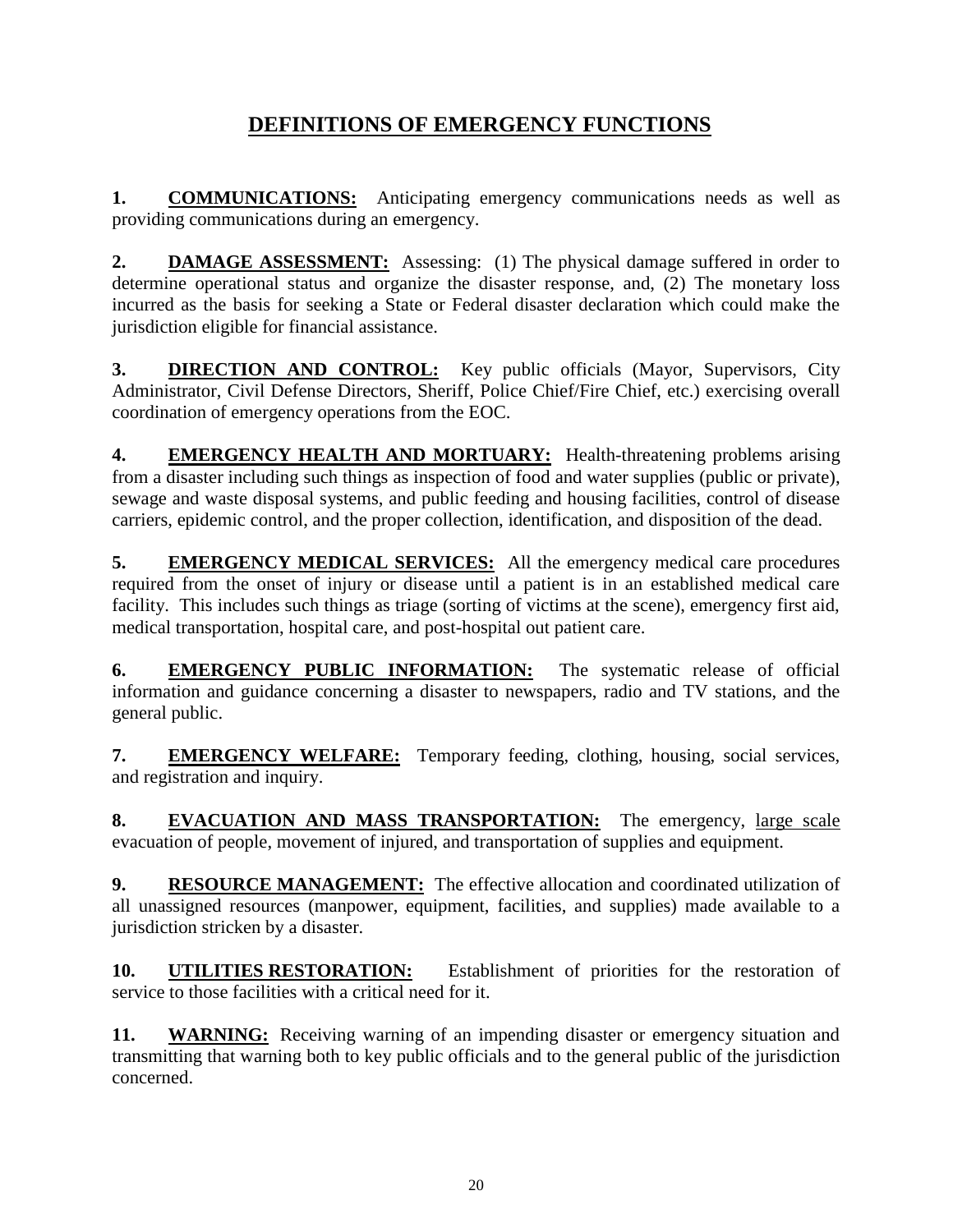## **DISASTER DECLARATION**

| <b>WHEREAS,</b>                      |                                                                                                                               | serious damage to |
|--------------------------------------|-------------------------------------------------------------------------------------------------------------------------------|-------------------|
|                                      | (e.g., roads, bridges, homes, businesses, and other public and private facilities)                                            |                   |
|                                      |                                                                                                                               |                   |
|                                      |                                                                                                                               |                   |
|                                      |                                                                                                                               | ; and             |
|                                      |                                                                                                                               |                   |
|                                      | WHEREAS, the cost and magnitude of responding to and recovery from impact of                                                  |                   |
|                                      |                                                                                                                               |                   |
|                                      | $( \varepsilon, \varepsilon, \varepsilon, \varepsilon )$ is far in excess of the city's available<br>$\overline{\varepsilon}$ |                   |
| resources,                           |                                                                                                                               |                   |
|                                      |                                                                                                                               |                   |
|                                      |                                                                                                                               |                   |
| declare this to be a local disaster. |                                                                                                                               |                   |
|                                      | DATED AT ______________________________, COLORADO, THIS ________ DAY OF                                                       |                   |
| $\overbrace{\hspace{2.5cm}}^{20}$    |                                                                                                                               |                   |
|                                      |                                                                                                                               |                   |
|                                      |                                                                                                                               |                   |
|                                      |                                                                                                                               |                   |

 **(Mayor)**

**\_\_\_\_\_\_\_\_\_\_\_\_\_\_\_\_\_\_\_\_\_\_\_\_\_\_\_\_\_\_\_\_\_\_\_\_\_\_\_**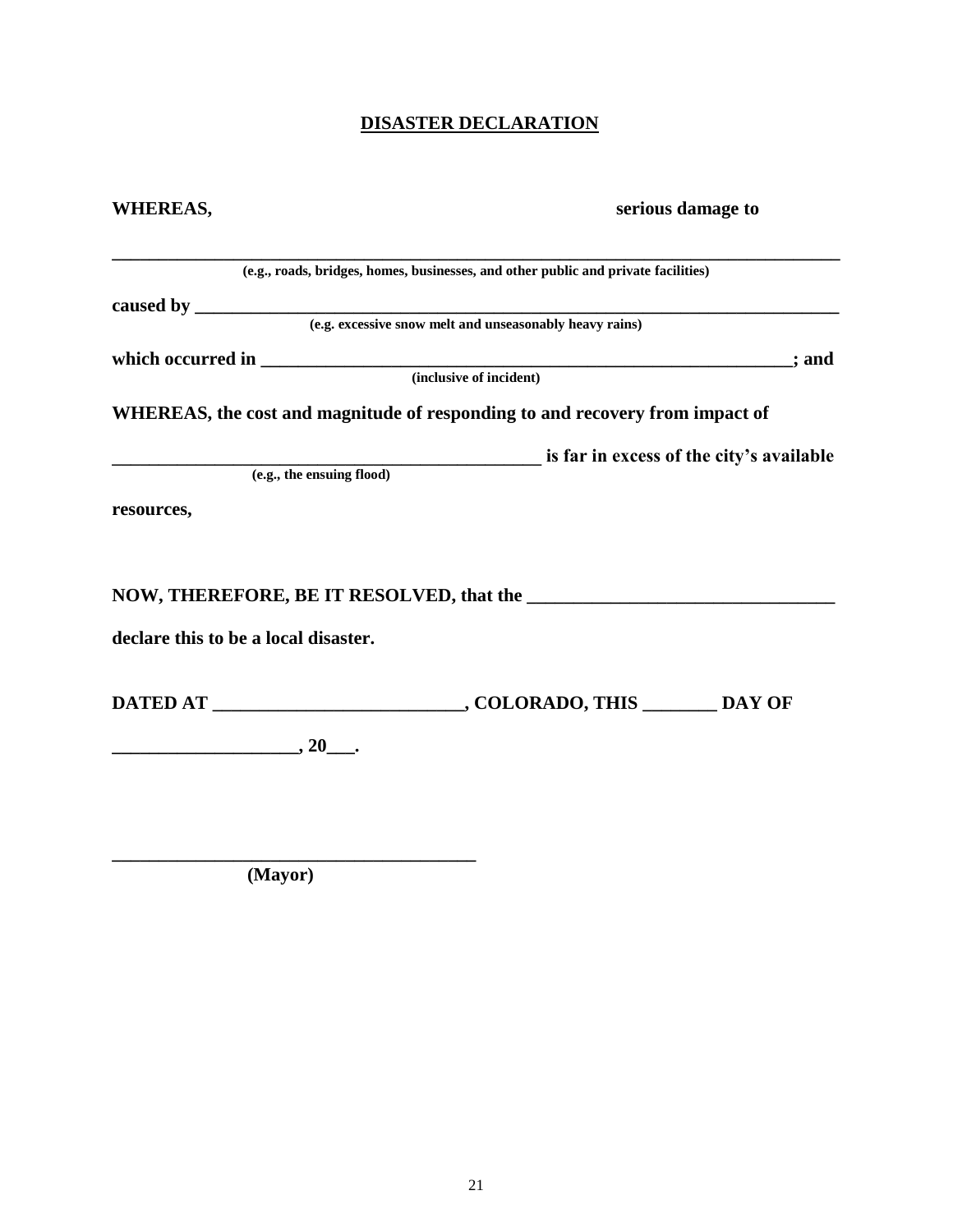#### **DIRECTORY OF PHONE NUMBERS / CONTACTS**

#### **CITY OF MANITOU SPRINGS**

#### **EMERGENCY 911 MANITOU SPRINGS CITY HALL (719) 685-2560 MANITOU SPRINGS POLICE DEPARTMENT (719) 685-5407 EL PASO COUNTY SHERIFF'S OFFICE DISPATCH (719) 390-5555**

**City Administrator Jack Benson Cell: (970) 390-3845 Office: (719) 685-2626**

**Finance Director Rebecca Davis Cell: (719) 499-2429 Office: (719) 685-2548** 

**Public Works Director Bruno Pothier Cell: (719) 492-2353 Office: (719) 685-2605**

**Planning Director Dan Folke Cell: (719) 492-2343 Office: (719) 685-2550**

**Police Chief Joe Ribeiro Cell: (719) 499-1859**

**Fire Chief Keith Buckmiller Cell: (719) 492-2540**

**City Clerk Donna Kast Cell: (719) 499-5922 Office: (719) 685-2554**

**Mayor Marc Snyder Cell 1: (719) 233-1272 Cell 2: (719) 492-0691**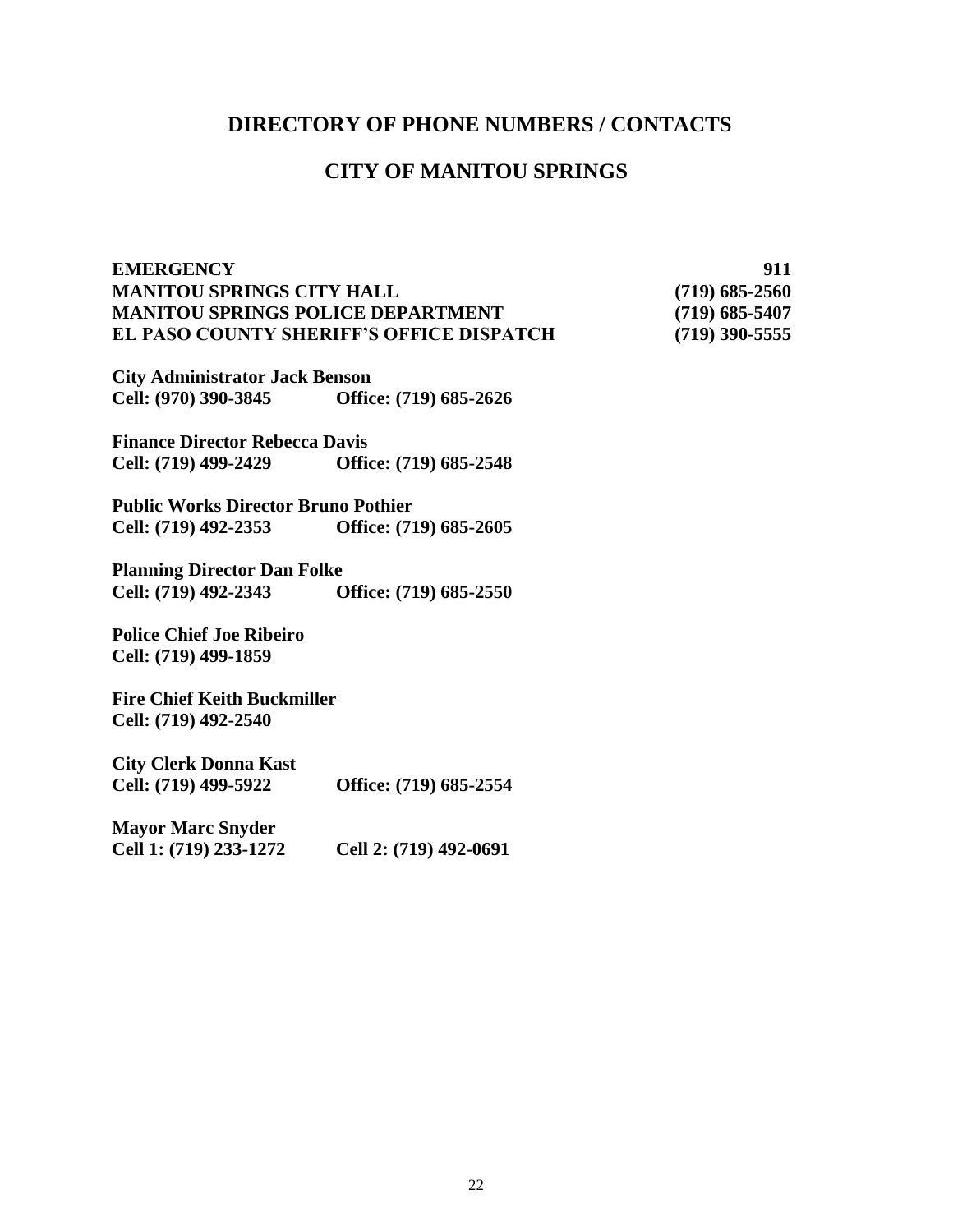# **MANITOU SPRINGS EMERGENCY PLAN**

# **2008**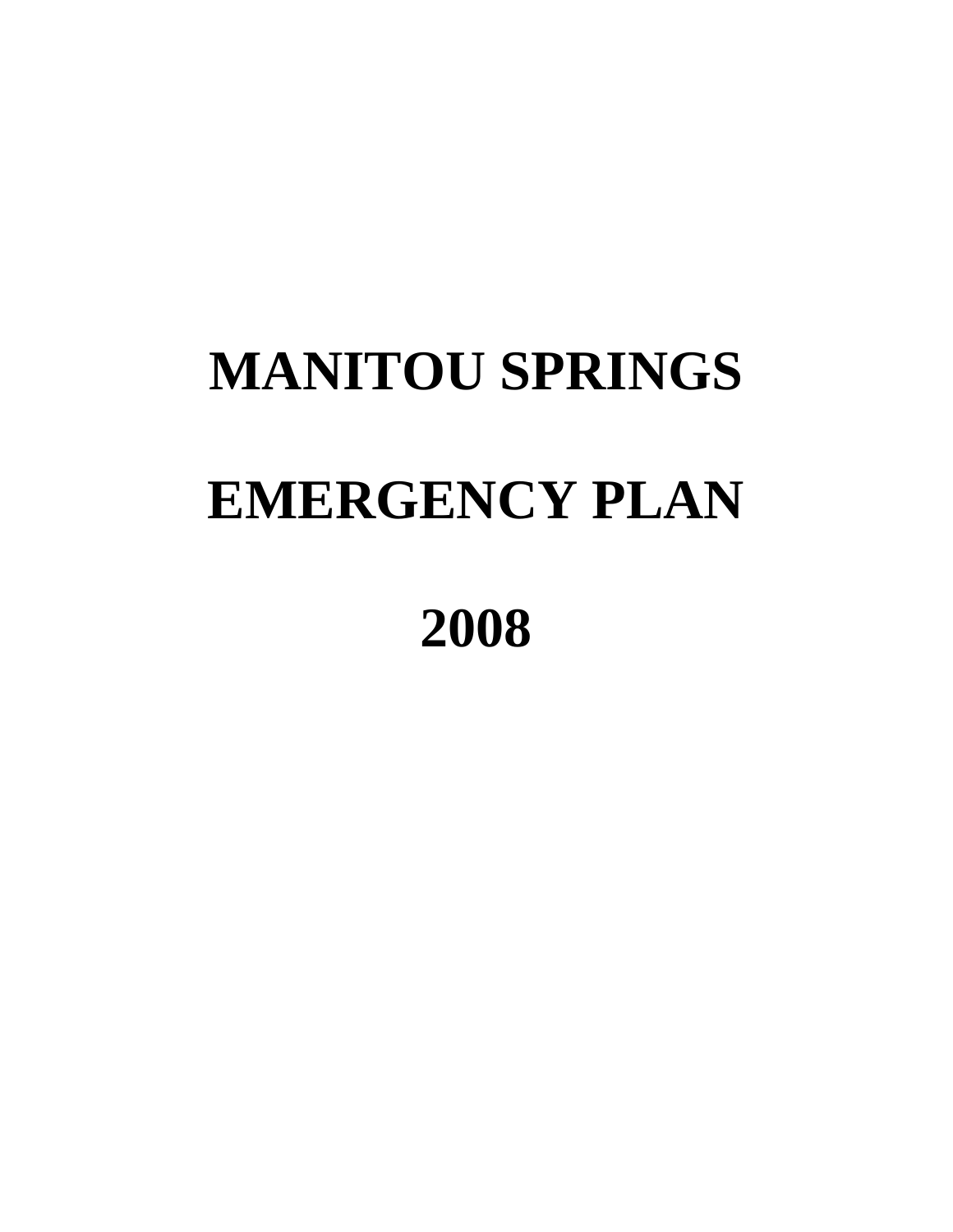# **CITY OF MANITOU SPRINGS**

# **EMERGENCY OPERATION PLAN FOR ALL MAJOR EMERGENCIES**

**This is a guide and information source that enables the city of Manitou Springs to address disasters which could occur in the city, particularly floods and flood threat.**

**This basic plan addresses those problems that may be encountered during a threatened, imminent or actual flood, whether flash flood or high water and or any other designated major emergencies.**

**It assigns control and command responsibilities, outlines organizational structure during flood situations, identifies resources and personnel, and provides for continuity of city government.**

**This master plan and those individual department plans detail the actions of those responsible for the various functions of the emergency plan.**

**It is designed to be used in conjunction with county or state plans.** 

**NOTE:** 

 **In all situations where emergency activation is necessary, THE INCIDENT COMMAND SYSTEM will be utilized and when necessary a shared (dual command, Fire Chief or senior officer and senior officer) shall command.**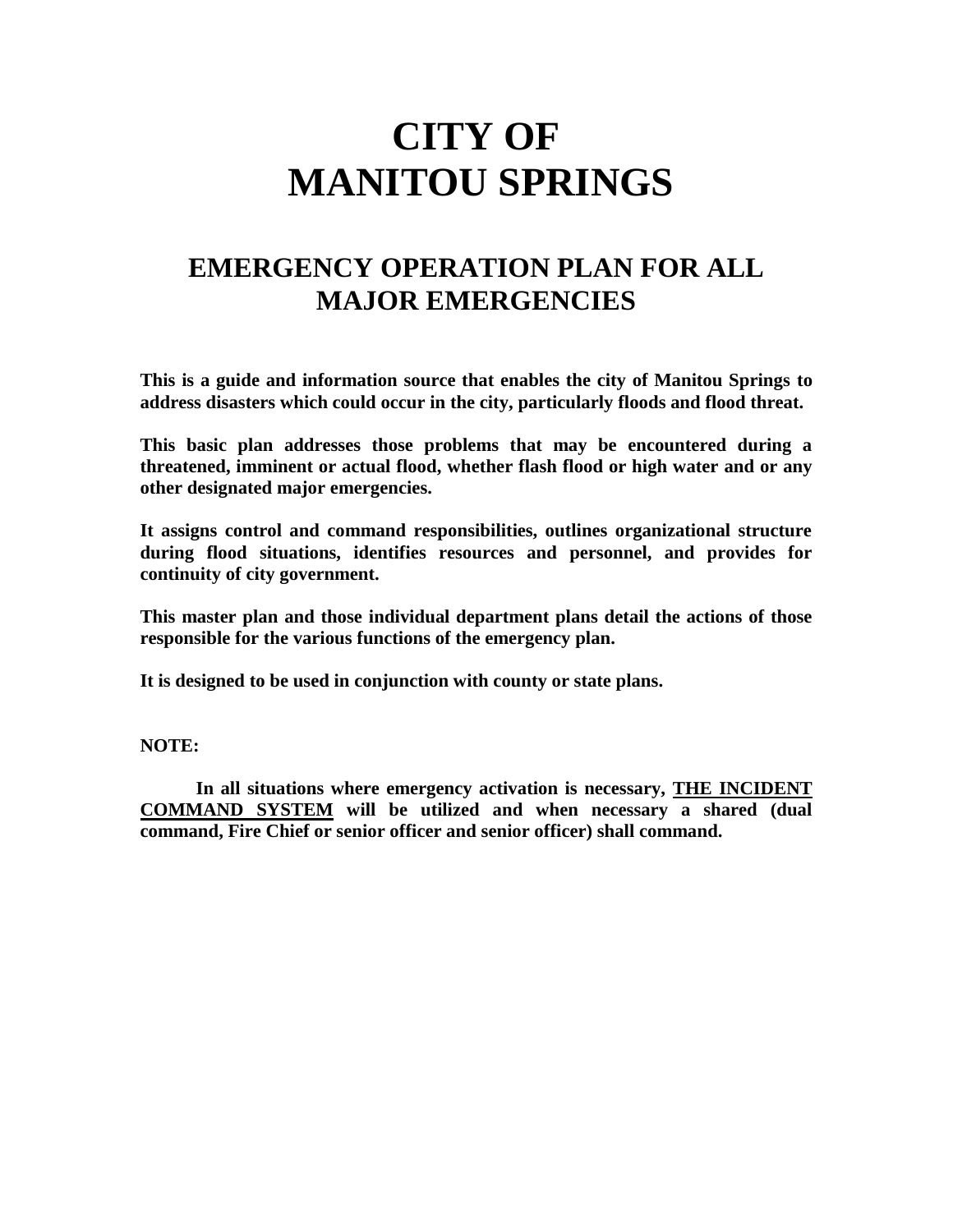# **TABLE OF CONTENTS**

| A.             | <b>Purpose of the Plan</b>                    | Page 1 |                |
|----------------|-----------------------------------------------|--------|----------------|
| <b>B.</b>      | <b>Situations &amp; Assumptions</b>           | Page   | $\mathbf{1}$   |
| $\mathbf{C}$ . | <b>Department Responsibilities</b>            | Page   | $\mathbf{2}$   |
| D.             | Direction & Control                           | Page 5 |                |
| Е.             | <b>Support Appropriations &amp; Operation</b> | Page   | 6              |
| F.             | <b>Master Plan</b>                            | Page   | $\overline{7}$ |
| G.             | <b>Department Plans</b>                       | Page   | 8              |
|                | <b>Police Department</b>                      | Page   | 8              |
|                | <b>Fire Department</b>                        | Page   | <b>11</b>      |
|                | <b>Public Service Department</b>              | Page   | <b>12</b>      |
| Н.             | <b>Public Information Release</b>             | Page   | <b>16</b>      |
| I.             | <b>Addendum 1</b>                             |        |                |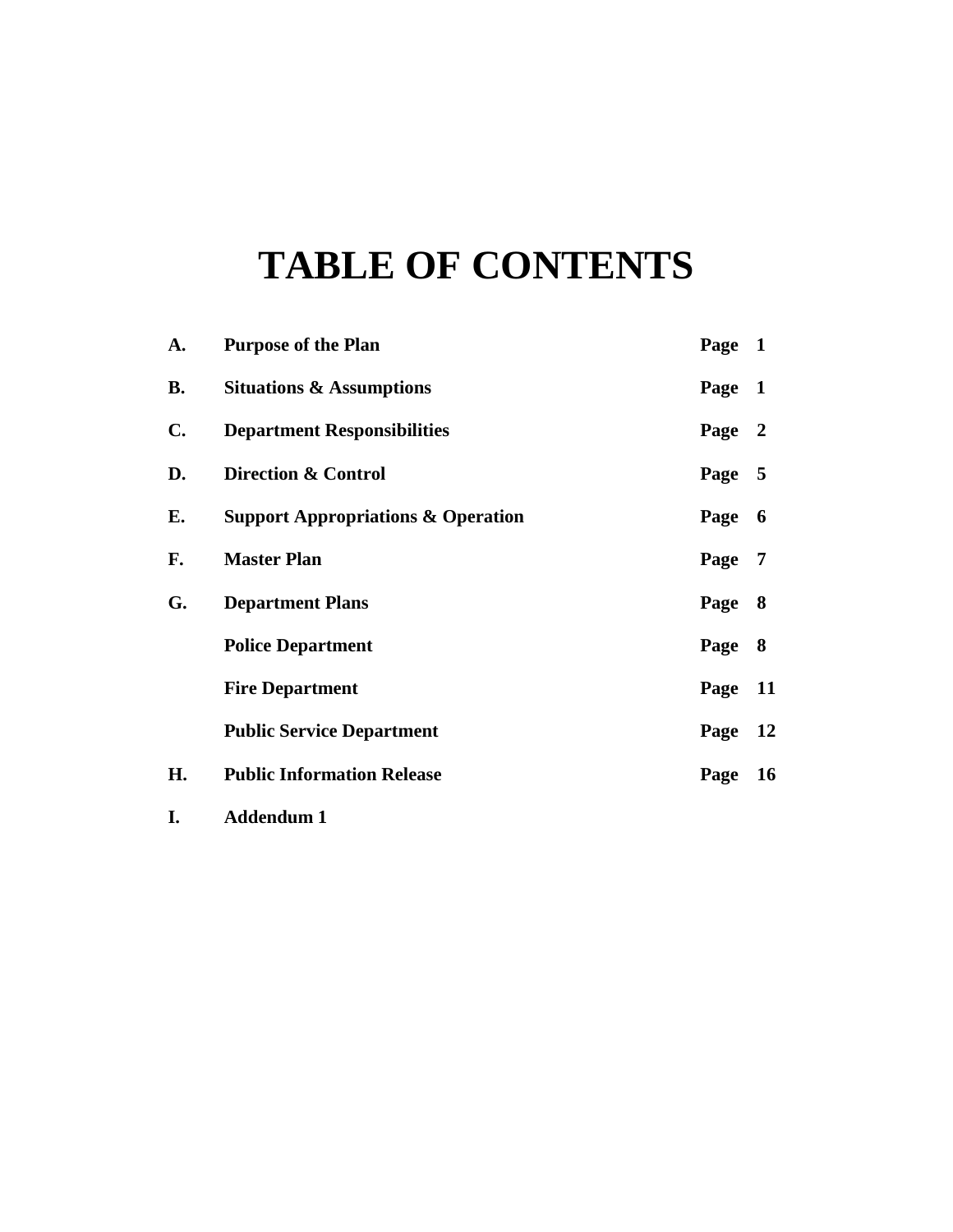#### **A. PURPOSE**

- **1. To establish procedures and to assign tasks and responsibilities to Manitou Springs departments, employees and officials for the conduct of operations during a threatened, imminent or actual flood to:**
	- **a. Provide for the maximum protection, care and support of all people in the city during the sheltering or evacuation of persons from areas of potential high risk.**
	- **b. Maintain and support essential local services in the city relating to the protection and care of people, as the situation allows.**
	- **c. Provide for the continuity of local government and other essential services.**
	- **d. Support the emergency services of state and county governments and surrounding communities.**
	- **e. Provide persons in the city with guidance and timely information.**
	- **f. Control and coordinate the orderly movement and support of persons from actual or potential dangerous areas.**
- **2. This plan includes the assignment of departments of city governments with appropriate responsibilities and response actions for coping with a flood.**
- **3. Plan to be reviewed annually.**

#### **B. SITUATIONS AND ASSUMPTIONS**

#### **1. Situation**

- **a. Manitou Springs, by location, is vulnerable to flooding, both by high water and flash flood.**
	- **(1) Unusual or extreme rainfall in the area west of the city.**
	- **(2) Warning system**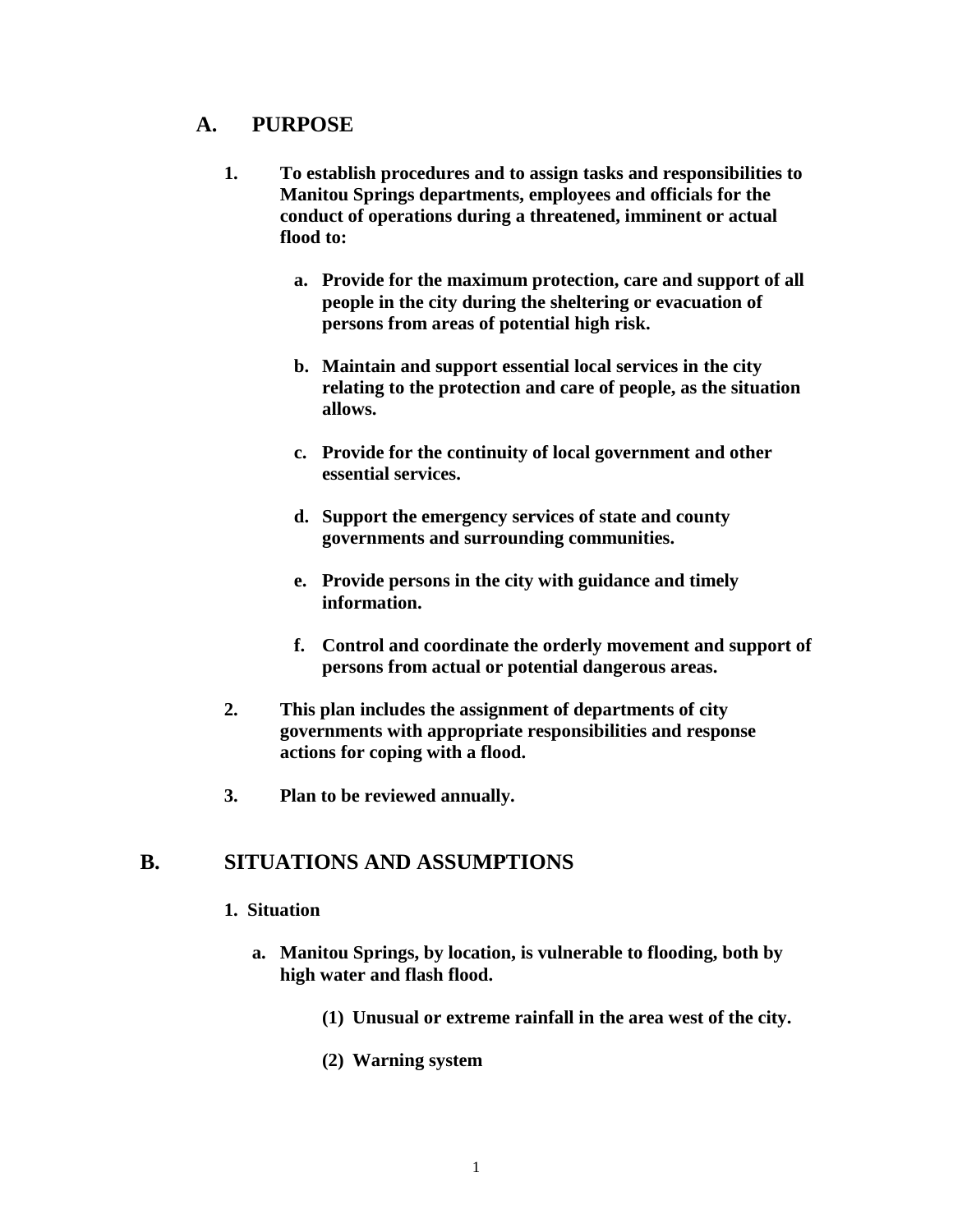- **(a) County flood warning system – stream level gauges and rain gauges.**
- **(b) National Weather Service**
- **(c) Green Mountain Falls Marshal**
- **(d) Green Mountain Falls Fire Department**

#### **2. Assumptions**

- **a. Flood Danger**
	- **(1) Loss of life**
	- **(2) Property damage**
	- **(3) Disruption of fresh water supply**
	- **(4) Disruption of utilities**
- **b. Protective Acts**
	- **(1) Life**
		- **(a) Evacuation**
		- **(b) Medical aid**
		- **(c) Temporary lodging**
	- **(2) Property**
		- **(a) Fire Suppression**
		- **(b) Looting**

#### **C. DEPARTMENT RESPONSIBILITIES**

#### **1. Police Department**

- **a. Traffic and Pedestrian Control**
- **b. Enforcement of Emergency Proclamations**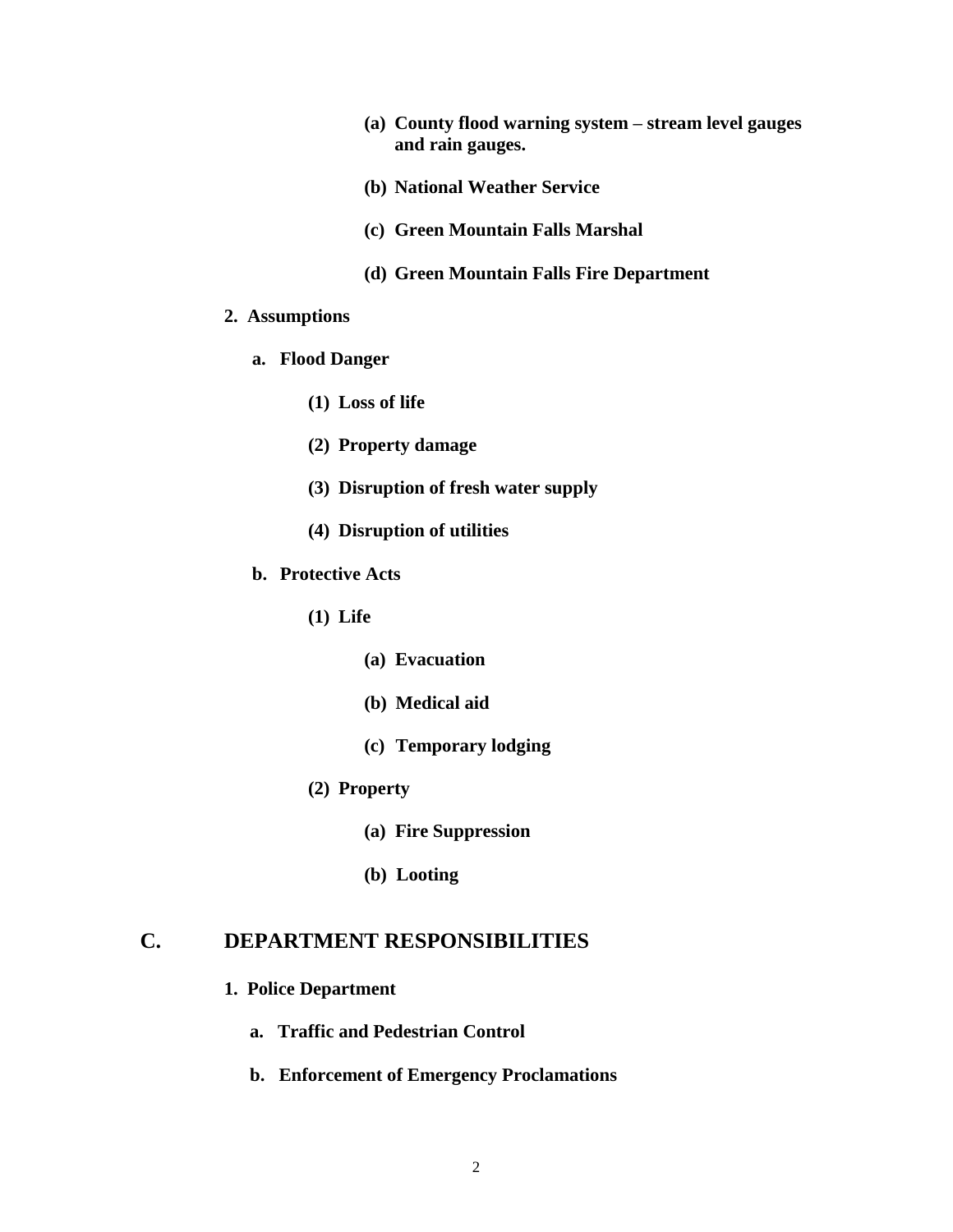- **c. Security of essential utilities and resources**
- **d. Alerting the populace: FD 911 alerting system.**
- **e. Assist Fire Department in rescue operations if necessary.**
- **f. Assist Fire Department to collect and identify bodies if necessary.**
- **2. Communications: Alert County EOC to mobilize.**
	- **a. Coordinate and maintain city-wide communications.**
	- **b. Coordinate communications with outside agencies.**
	- **c. Monitor and appraise telephone service and needs.**
	- **d. Monitor and coordinate assistance from Amateur radio operators**
- **3. Fire Department**
	- **a. Fire prevention and control operations.**
	- **b. Rescue operations.**
	- **c. Triage, medical care and treatment**
	- **d. Set up temporary morgue, collect bodies and support the coroner's office.**
	- **e. Assist Police Department to alert populace.**
	- **f. Assist Parks Department with damage assessment.**
- **4. Water Department**
	- **a. Coordinate with utilities departments in the public right-of-way.**
	- **b. Provide and maintain potable water supply.**
	- **c. Provide and maintain water pressure for fire suppression.**
	- **d. Assist Police Department with traffic control.**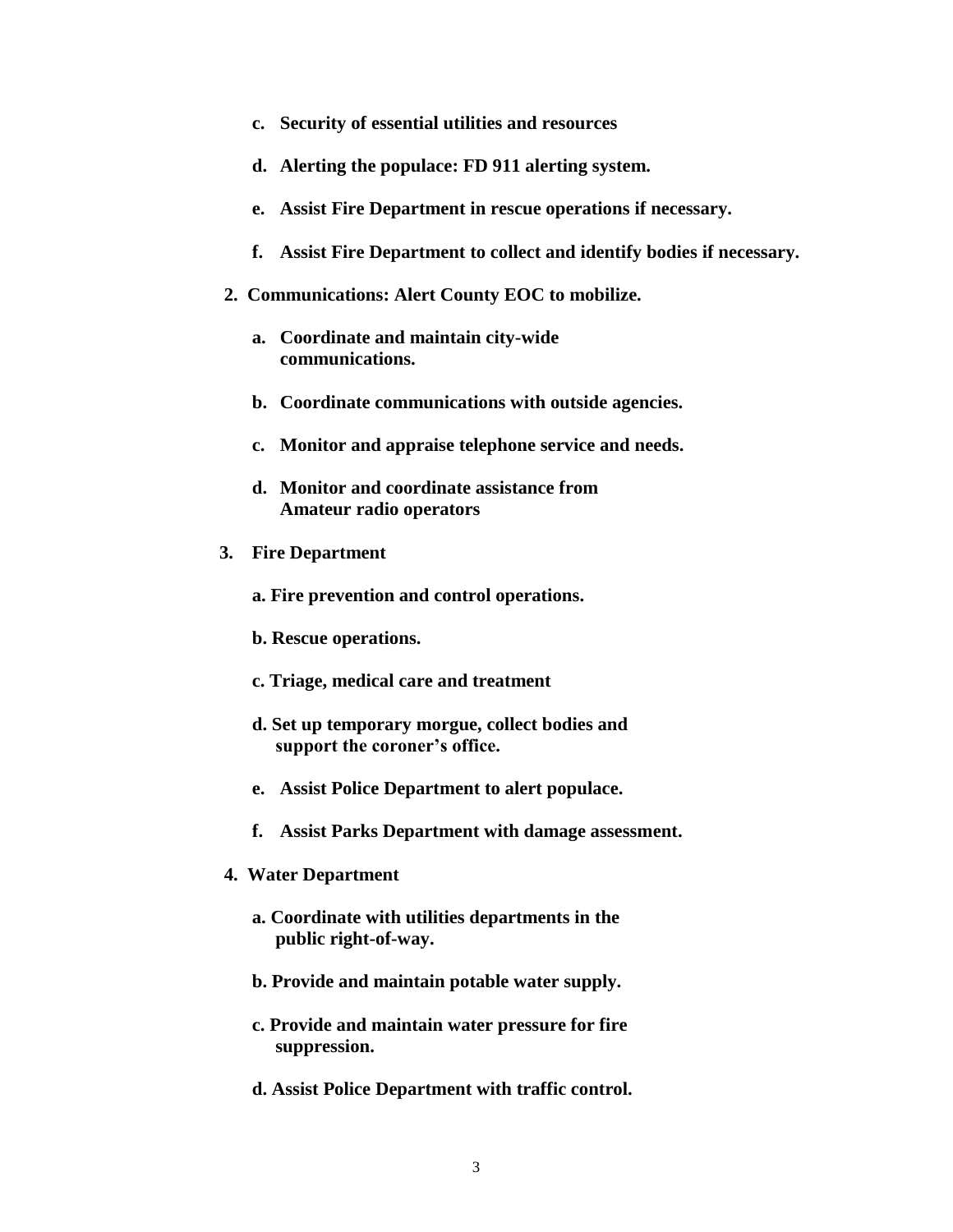- **e. Assist Public Services department to mobilize City-owned vehicles, except Fire and Police**
- **5. Parks Department**
	- **a. Provide damage assessment**
		- **(1) City-owned property.**
		- **(2) Bridges and trees property.**
	- **b. Provide for maintenance, security and support for city-owned buildings.**
	- **c. Assist Police Department with traffic control.**
- **6. Public Services Department**
	- **a. Mobilize city-owned vehicles, except Fire and Police.**
	- **b. Provide debris clearance and disposal.**
	- **c. Restore and maintain city streets.**
	- **d. Assist Police Department with traffic control.**
- **7. Planning Department**
	- **a. Provide engineering support**
	- **b. Provide technical support.**
- **8. Finance Department**
	- **a. Identify and protect essential City records.**
	- **b. Coordinate requests for procurement of material resources.**
	- **c. Rationing – identify when needed and implement.**
	- **d. Price controls – identify when needed and implement.**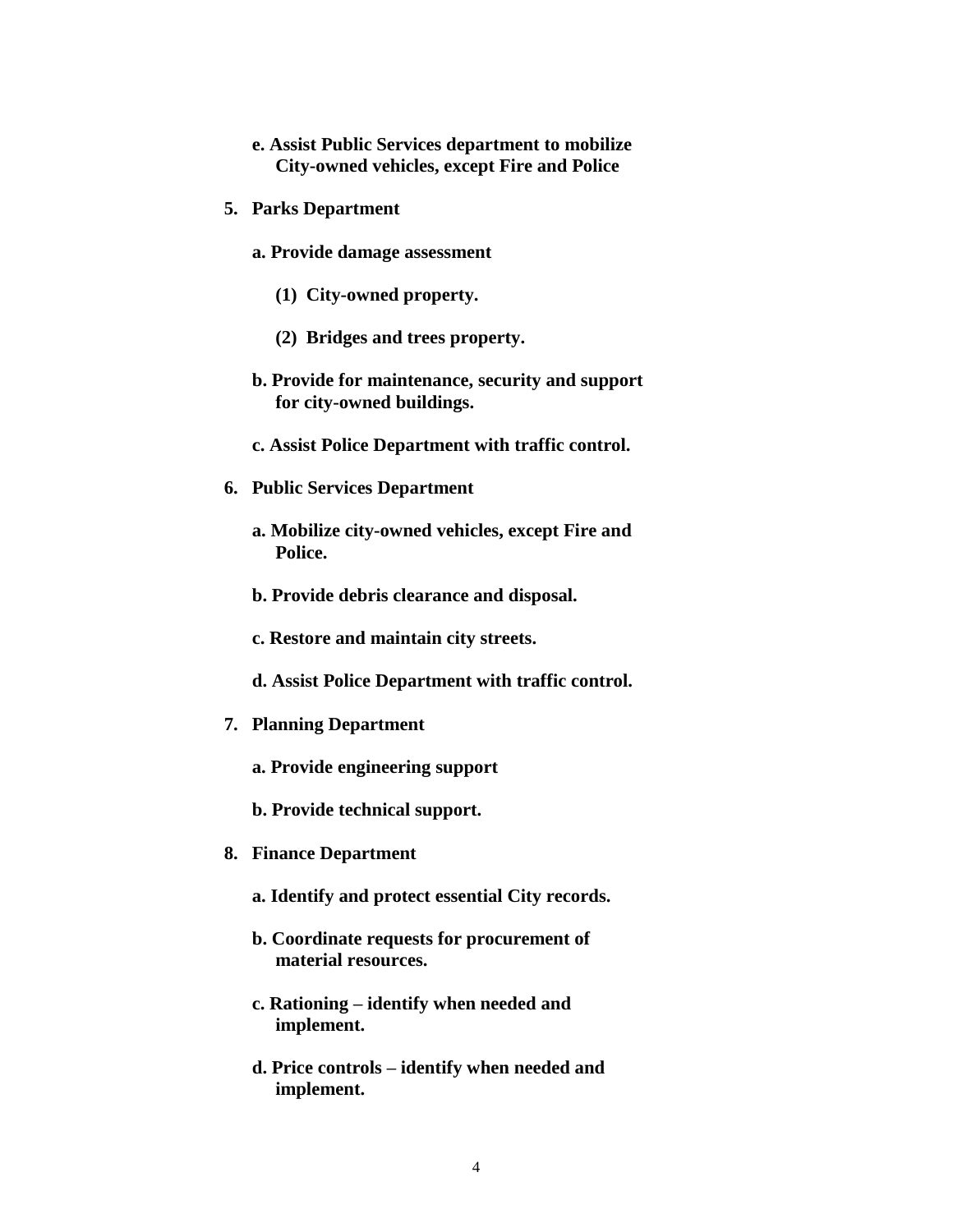- **9. City Administrator** 
	- **a. Manage emergency planning**
	- **b. Assist Mayor with control and dissemination of official and factual information to the public and the media.**
- **10. City Clerk**
	- **a. Provide support for City Administrator and the Mayor.**
- **11. Mayor**
	- **a. Official request for aid and assistance.**
	- **b. Control and disseminate official factual information to the public and the media.**

#### **D. Direction and Control**

- **1. Line of authority**
	- **a. Mayor**
	- **b. City Administrator or designee**

**2. Command responsibility for operations ( Incident Command System will be utilized)**

- **a. Chief of Police/Fire Chief**
- **b. Ranking Police Officer/Fire Officer on scene**
- **c. Designee**
- **3. Emergency operations center**
	- **a. Primary location – Public Services** 
		- **(1) Emergency radio base equipment**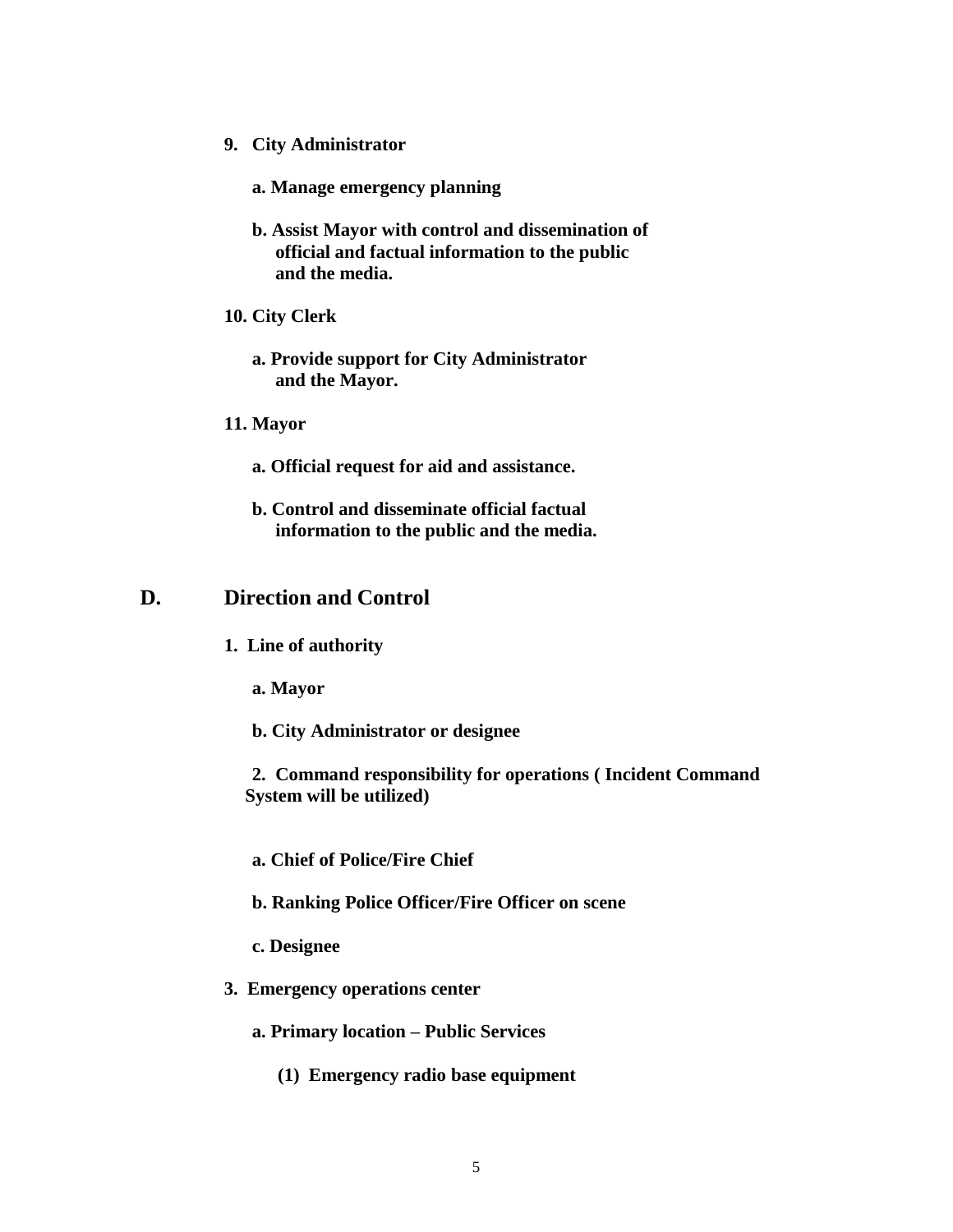- **(2) Telephone service**
	- **(a) Existing system**
	- **(b) Microwave vehicle (US west)**
	- **(c) Cellular Phones**
- **b. Alternate location – Cliff Dwellings parking lot.**
	- **(1) Mobile Radio Equipment**
	- **(2) Telephone System**
		- **(a) Existing System**
		- **(b) Telephone Service**
		- **(c) Cellular Phones**

#### **E. Support appropriations**

**1. Unless agreed to in writing, the city of Manitou Springs shall not be responsible for financial obligations incurred by volunteers or quasi-governmental organizations.**

**2. No supplies or equipment may be "commandeered" except by specific authority of the Mayor or the Mayor's authorized representative.**

#### **F. Operation**

**1. Plan will be implemented when the Manitou Springs Mayor or the Mayor's designated representative declares an emergency of flood threat.**

- **2. Plan stages**
	- **a. Observation and readiness**
	- **b. Issue warning and establish a command center**
	- **c. Evacuation**
	- **d. Security of affected areas**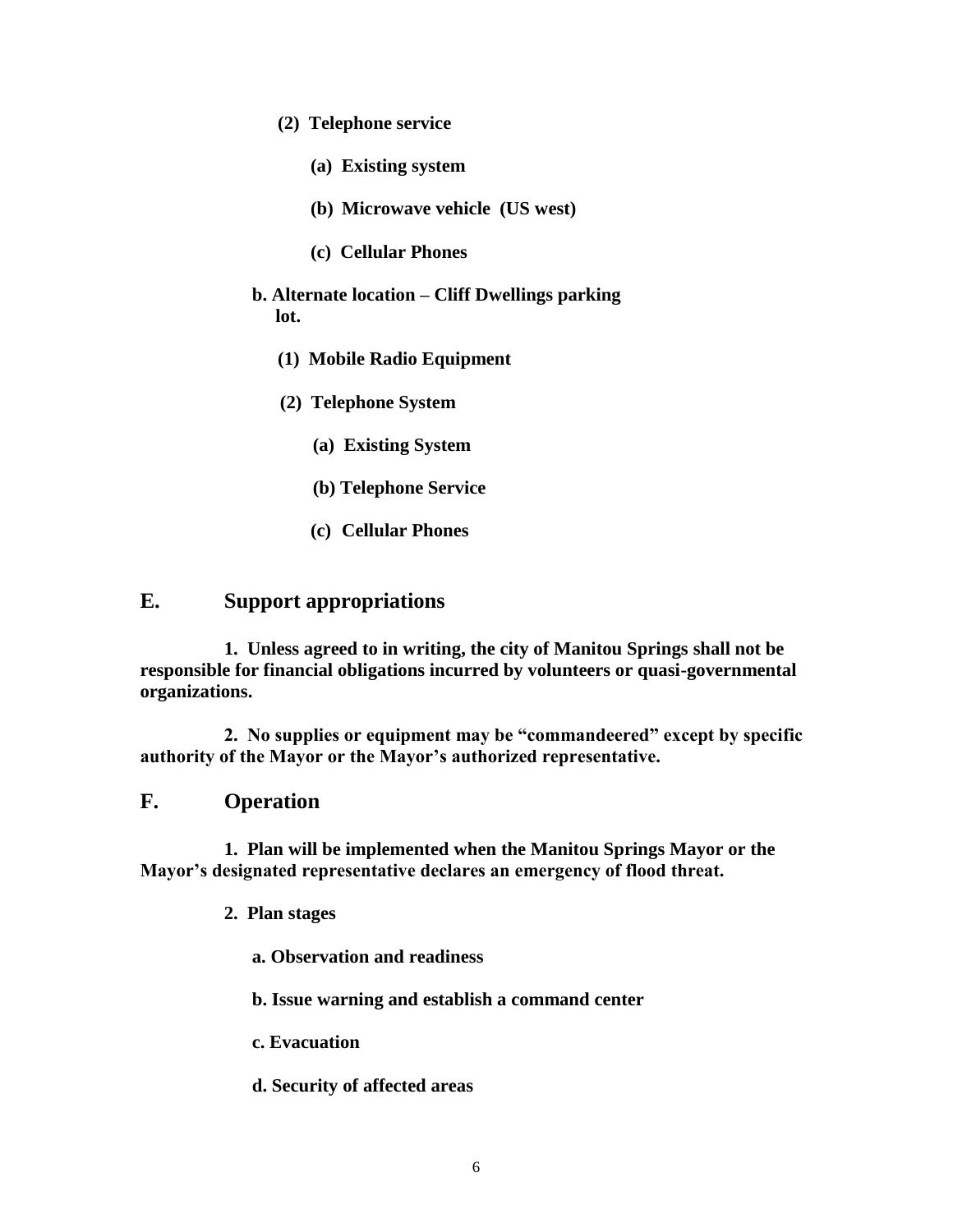#### **e. Restoration of normal activities**

**3. Emergency operation ends by declaration by the Mayor of Manitou Springs or the Mayor's designated representative.**

#### **G. Master Plan**

- **1. Stages**
	- **a. Observation/readiness (Yellow alert from the National Weather Service.**
		- **(1) Monitor weather and rainfall reports**
		- **(2) Monitor waterway levels**
		- **(3) Establish contact with warning systems**
			- **(a) El Paso County Emergency Management**
			- **(b) Green Mountain Falls Marshal**
			- **(c) Green Mountain Falls Fire Department**
			- **(d) Amateur Radio Operators**
		- **(4) Service, assign and place vehicles**
		- **(5) Ready emergency center locations**
		- **b. Warning (Red alert from the National Weather Service)**
			- **(1) Activation of emergency operations center**
			- **(2) Begin public warning**
				- **(a) Contact Emergency Broadcast System at Disaster Services**
				- **(b) Utilize Reverse 9-1-1**
				- **(c) Patrol car west from City Hall Patrol car east from City Hall**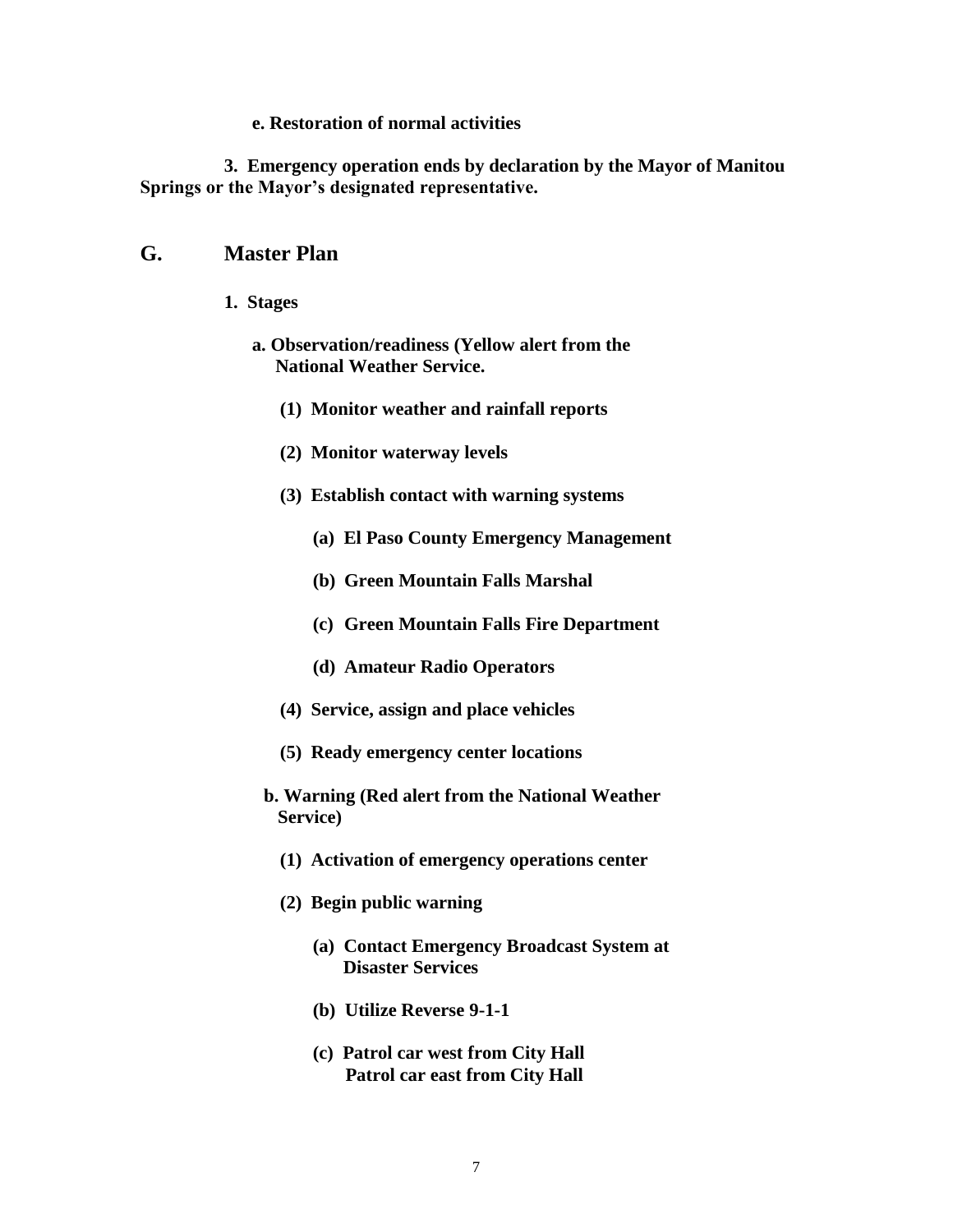- **(d) Swimming Pool alert**
- **c. Evacuation**
	- **(1) Rescue Operations**
	- **(2) Enforce emergency regulations**
- **d. Security**
	- **(1) Utilities**
	- **(2) City Records**
	- **(3) Prevent Looting**
	- **(4) Identify Needs**
		- **(a) Short Term**
		- **(b) Long Term**
- **2. Operation Ends**

#### **H. Department Plans**

#### **Police Department Plan**

**When Police personnel receive notice to report due to flood danger or other emergency, they will report to the Police station unless otherwise advised. If the Police Station has been abandoned, personnel will report as designated on the page 7 b schedule. Police vehicles will be assigned, placing at least three police vehicles at each post. It is anticipated that, during the Yellow alert stage, many or all Police vehicles will already be in service, and only those vehicles not being used would need to be relocated to a safe location by on-duty personnel. Time permitting, Police vehicles will be filled with fuel at the contract vendor. Should that vendor not be available, it may be necessary to purchase fuel at any nearby location. That decision will be made by the ranking Police Officer on duty at the time.**

**During the Yellow alert, Officers will closely monitor the water level in Fountain Creek, Ruxton Creek, Sutherland Creek and Williams Canyon. Special attention will be given to locations known to be the first affected, i.e., the trailer court at 15 El Paso and the Green Willow Motel. Water level indicators are in place at these locations:**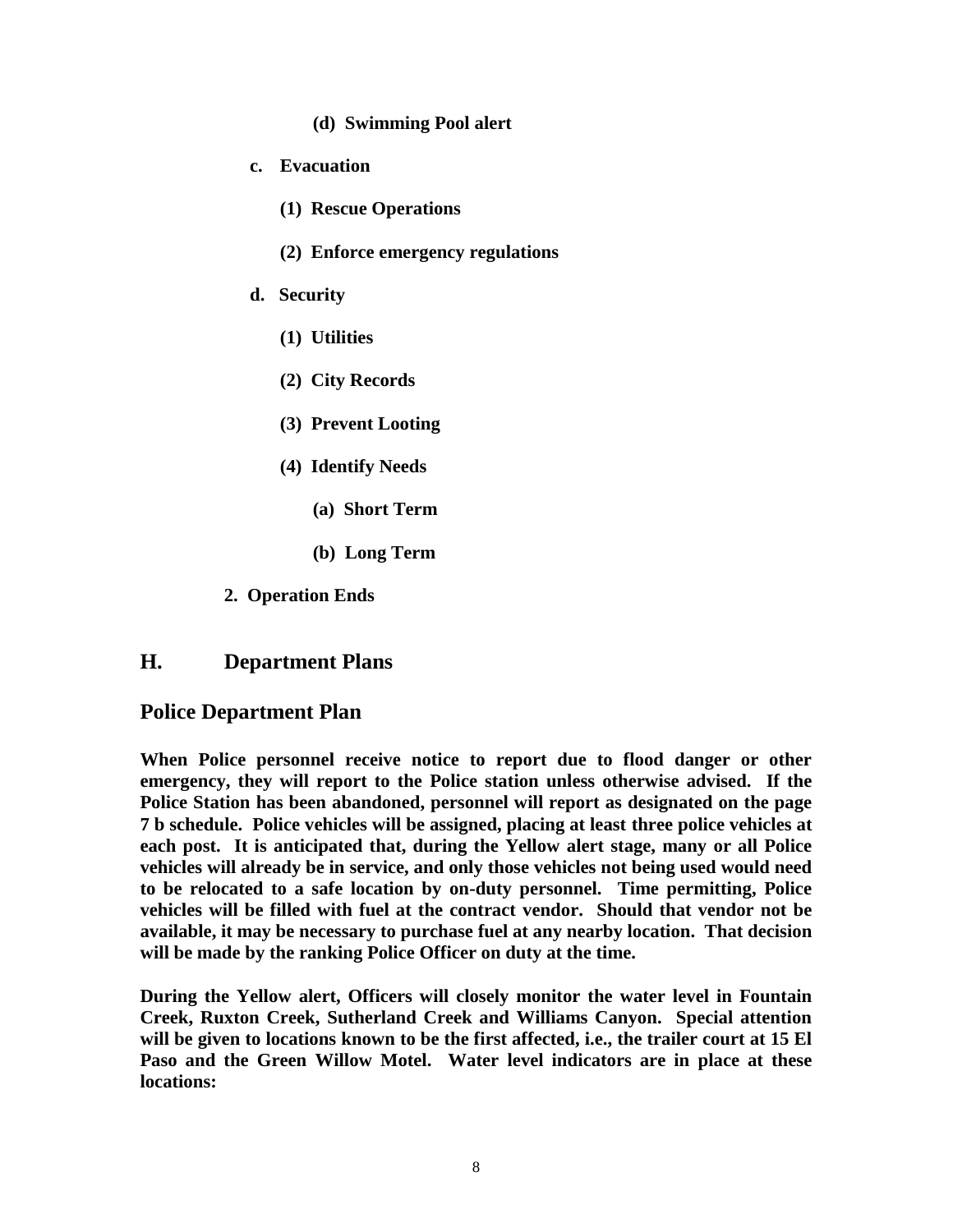- **1. El Paso Boulevard bridge near City Hall.**
- **2. The wall directly behind City Hall.**

**If it is determined that the water level has reached a dangerous level, or appears to be rising rapidly, that information shall be conveyed to the Chief of Police or designee. (What is measurement in which action is taken?)**

**If a Red alert is issued, Communications Center personnel will utilize Reverse 9-1-1. During this alert, Officers will assist the Fire Department to evacuate stranded or endangered persons.**

**Officers, using the public address system in the Patrol vehicle, will warn persons to immediately retreat to high ground. One Officer will proceed westerly from City Hall, along Canon and Park Avenues to the west city limits, returning eastbound on Manitou Avenue to City Hall. A second Officer will precede easterly from City Hall on Manitou Avenue to the east city limits, returning westbound on El Paso Boulevard to City Hall. This method of warning will be repeated as often as necessary, as time and personnel permits. Special attention will be given to persons near the creeks and those in or near the swimming pool facility.**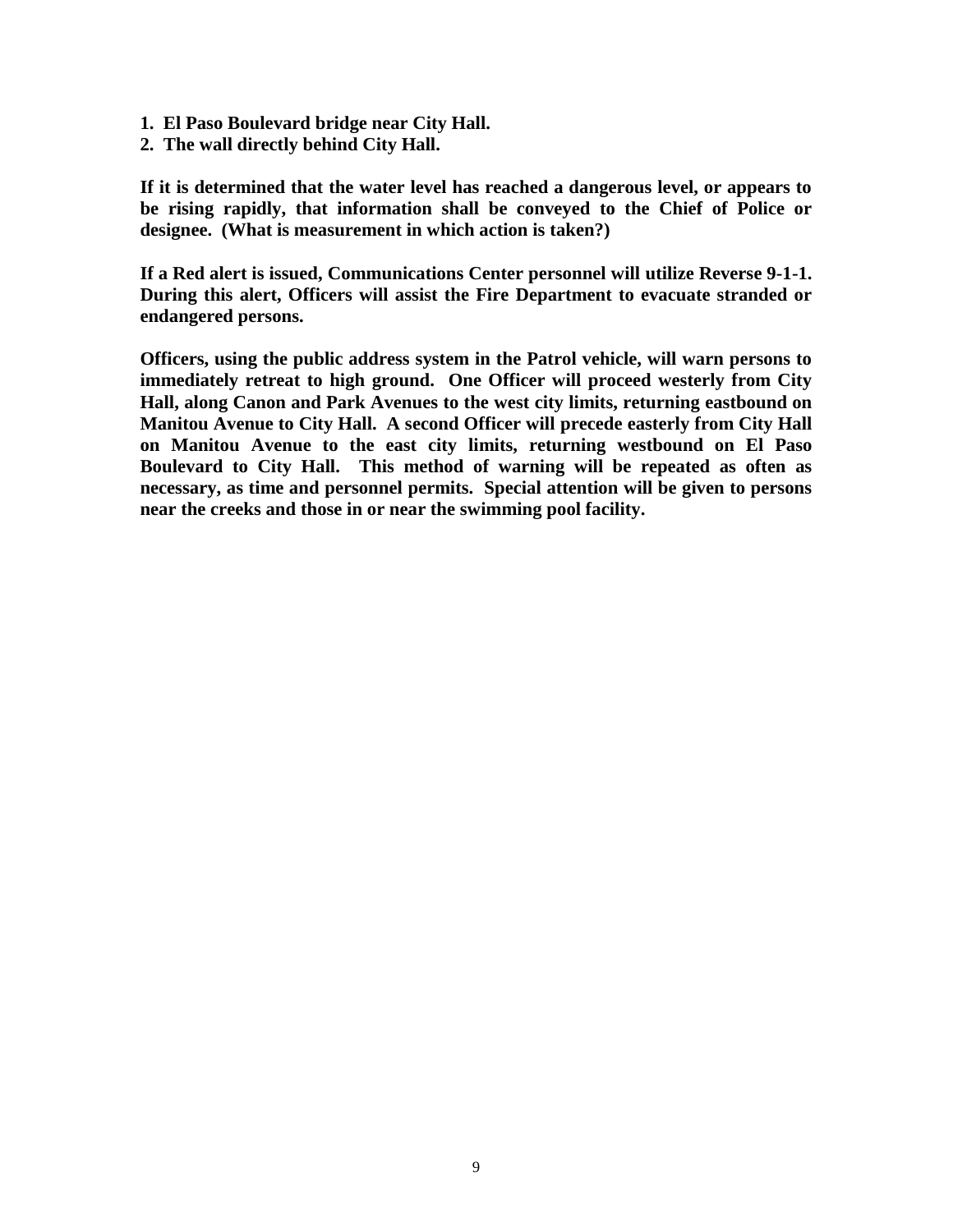# **POLICE DEPARTMENT RESPONSE ROSTER**

| <b>Chief</b>                         |                       | $A-1$                            |
|--------------------------------------|-----------------------|----------------------------------|
| <b>Public Works Facility</b>         |                       |                                  |
| Lt.                                  |                       | $A-2$                            |
| Sgt.                                 |                       | $S-2$                            |
| Det.                                 |                       | $X-1$                            |
| Off.<br>Off.                         | (Assign as necessary) | $L-1$<br>$L-2$                   |
| Off.<br>Off.                         |                       | $L-6$<br>$L-10$                  |
| Disp.<br>Disp.                       |                       | $D-1$<br>$D-4$                   |
| <b>Cliff Dwellings Parking Lot</b>   |                       |                                  |
| Sgt.<br>Sgt.                         |                       | $S-1$<br>$S-3$                   |
| Off.<br>Off.<br>Off.<br>Off.<br>Off. |                       | $L-7$<br>$L-8$<br>$L-9$<br>$L-4$ |
| Disp.<br>Disp.                       |                       | $D-2$<br>$D-3$                   |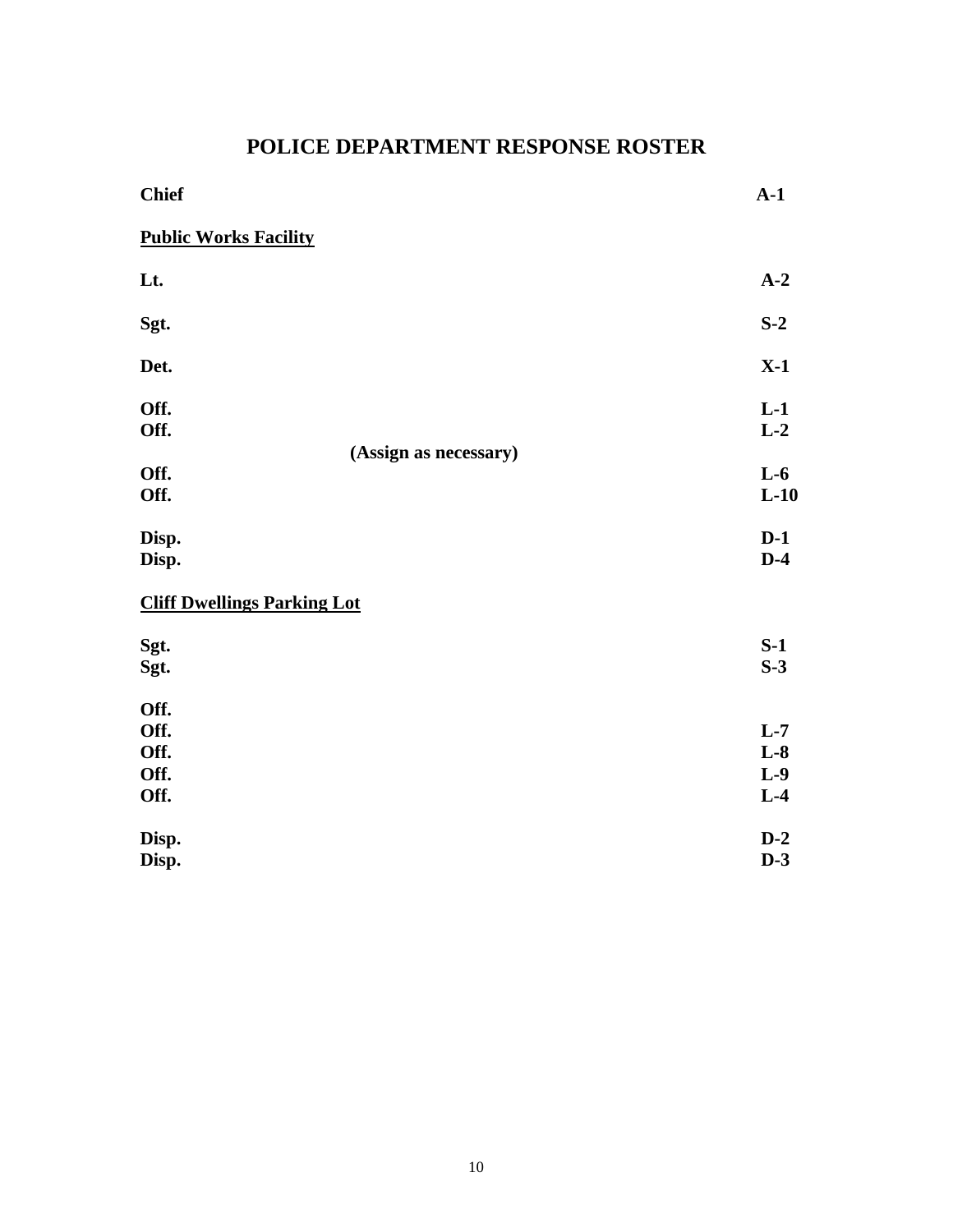#### **FIRE DEPARTMENT PLAN**

- **A. Dispatch – All Call – Flood Alert**
- **B. Drivers – Respond to the Fire Station**
	- **1. Move All Equipment to Designated Locations**
- **C. Responding Firefighters**
	- **1. Respond to Reporting Stations**
	- **2. Stand-by To Man Equipment, Medical, Evacuation, Search & Rescue**

#### **D. Reporting Stations**

- **1. Dispatch & Command – Public Works Facility (1040)**
- **2. Elementary School on Pawnee (1011)**
- **3. High School (Eng. 1)**
- **4. Cliff Dwellings (Rescue 1)**
- **E. Medical**
	- **1. All Reporting Stations**
- **F. Radio Procedures & Options**
- **G. Aircraft Landing Locations**
	- **1. High School Football Field**
	- **2. Higginbotham Flats**
	- **3. Cliff Dwellings Parking Lot**
- **H. General Duties**
	- **1. Move Equipment, Including Dispatch – Move Radio in Tech's Room to Public Service Facility.**
	- **2. Assist with Evacuation**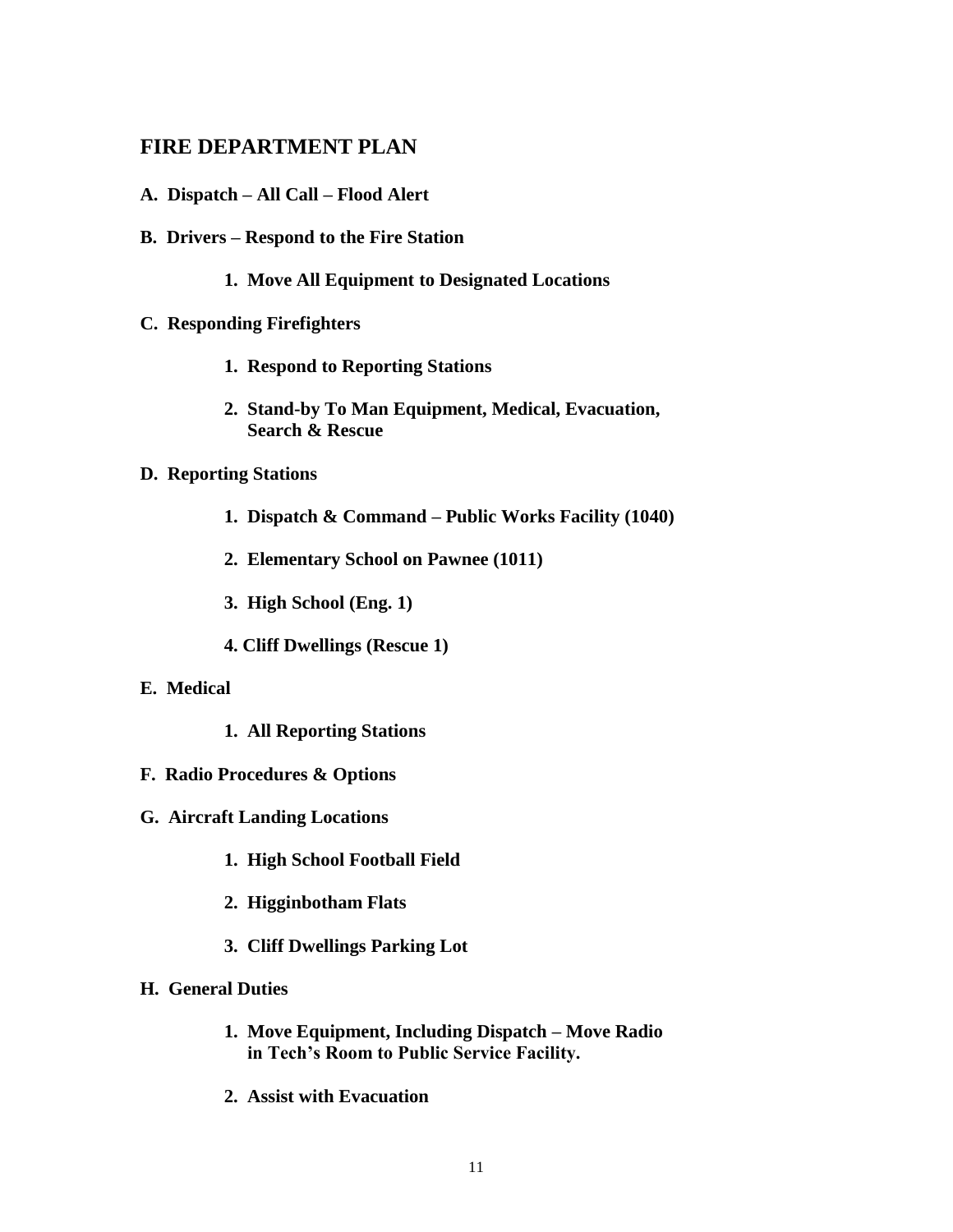- **3. Mitigate Hazards**
- **4. Medical**
- **5. Assist Police Department**
- **6. Search and Rescue Missions**
- **7. Communications with Aircraft**
- **8. Supervise Teams of Outside Personnel**

### **PUBLIC SERVICES DEPARTMENT PLAN**

**Public service equipment is housed at the Public Service facility, out of the potential flood area.**

**All the equipment is equipped with radios on the city frequency, except the grader, which can be equipped with a hand-held radio in an emergency.**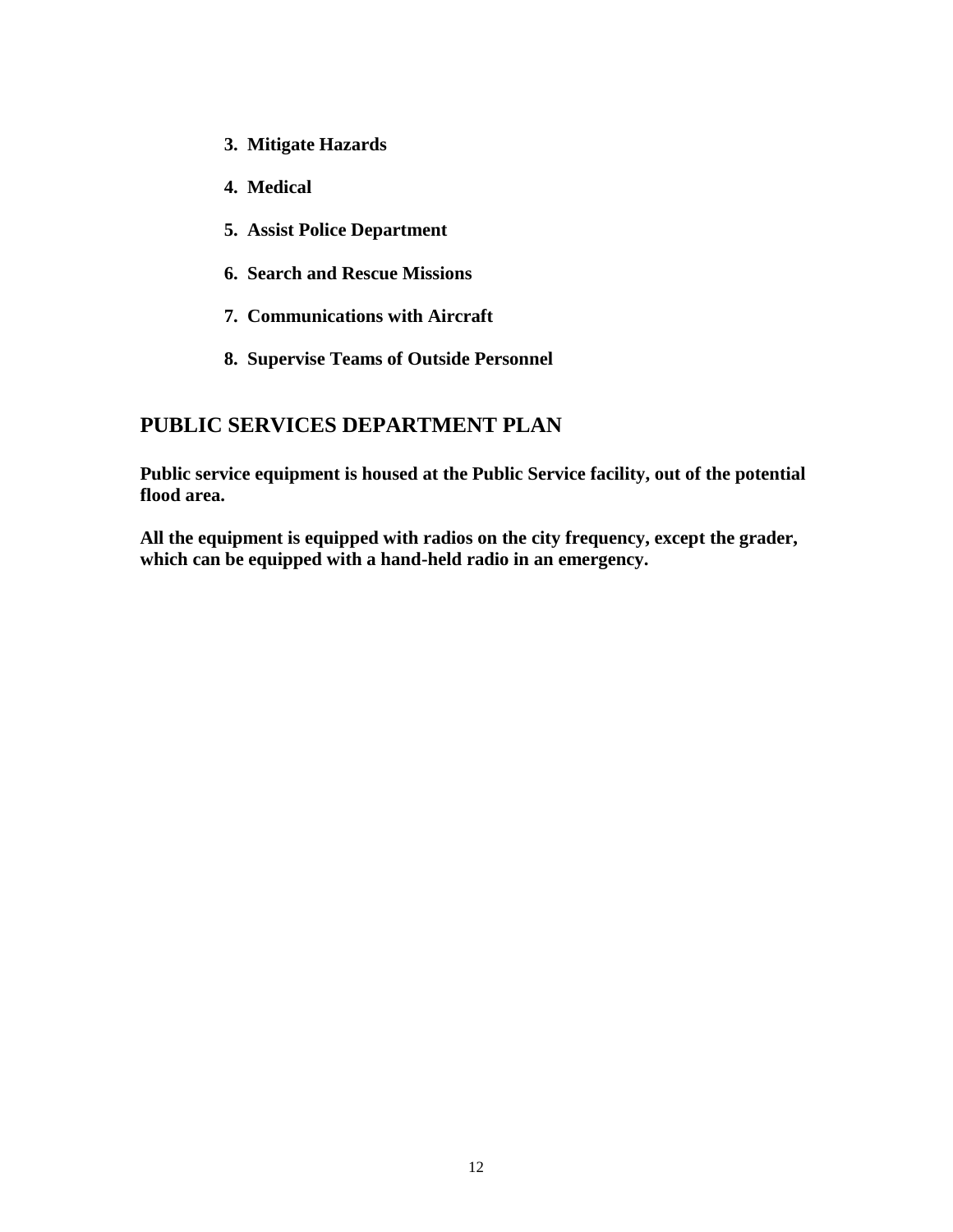## **PUBLIC SERVICES DEPARTMENT PERSONNEL ROSTER**

**Department Head – Car 30**

#### **STREET DIVISION**

 **Car 31 Car 32**

*Car* **33** 

- **(Assign as necessary)**
- **Car 34 Car 50**
- **Car 35**

#### **EQUIPMENT**

- **2 ½ Ton Pickups**
- **4 1-Ton Trucks**
- **2 5-Yard Dump Trucks**
- **1 10-Yard Dump Truck**
- **1 Backhoe**
- **1 Loader**
- **1 Dozer**
- **1 Skid Loader**
- **1 Motor Grader**
- **1 Water Truck**

#### **WATER DIVISION**

| Car <sub>41</sub> |
|-------------------|
| Car <sub>42</sub> |
| Car <sub>43</sub> |
| Car <sub>44</sub> |

#### **EQUIPMENT**

- **1 ½ Ton Pickup**
- **1 ¾ Ton Pickup**
- **1 Trackhoe**
- **1 Backhoe**
- **1 5-yard pump**
- **2 Pumps**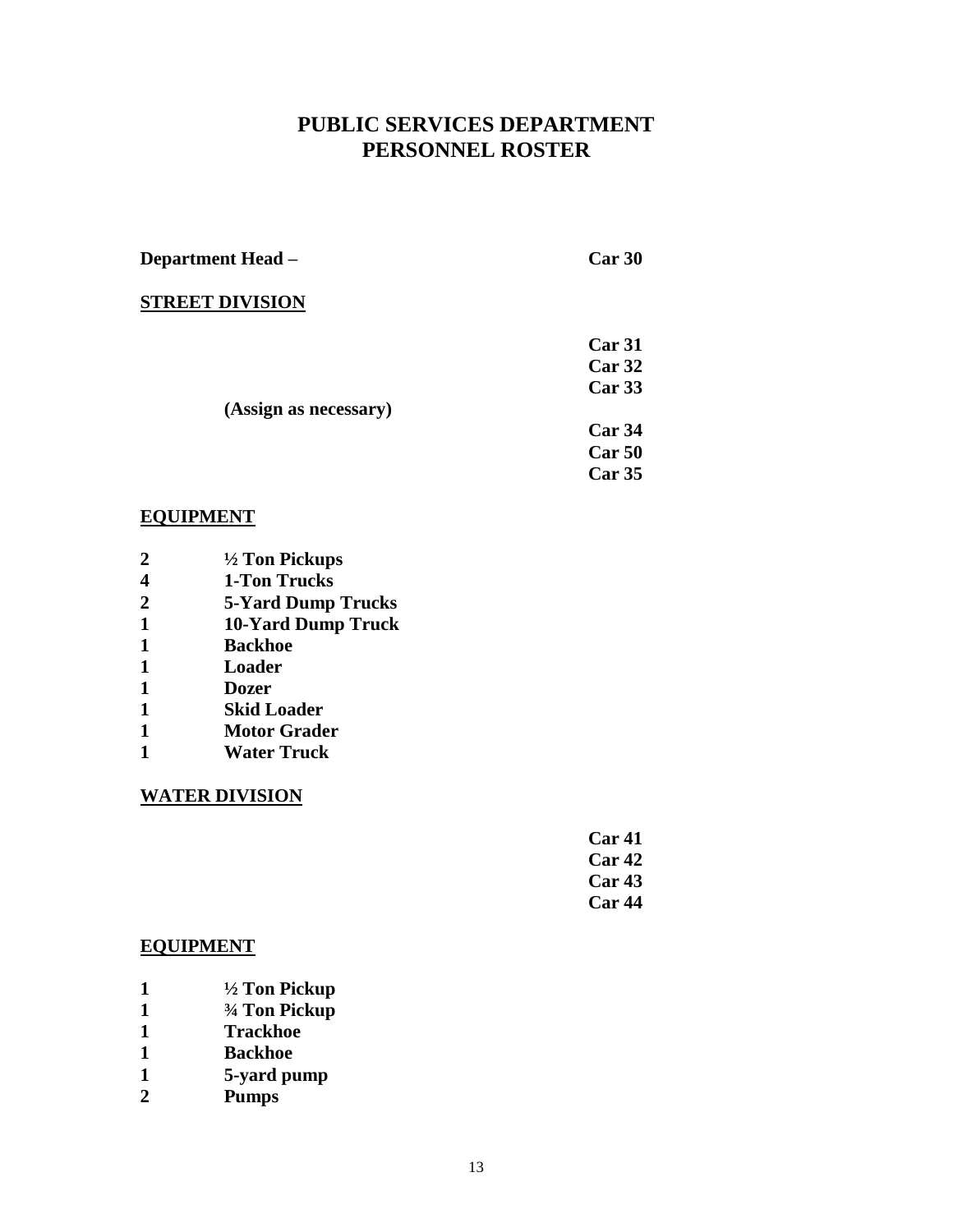#### **PARKS DIVISION**

 **Car 21 (Assign as necessary)** 

**Car 23 Car 26 Car 27**

#### **EQUIPMENT**

|  | $1\frac{1}{2}$ Ton Dump |
|--|-------------------------|
|--|-------------------------|

- **1 1-Ton Pickup**
- **1 ½ Ton Pickup**

#### **ASSIGNMENTS**

**Members of the department report to the Public Services Facility.**

#### **WATER TREATMENT PLANT**

**Car 45**

#### **EQUIPMENT**

**1 1-Ton Pickup**

#### **ASSIGNMENT**

**Report to Plant**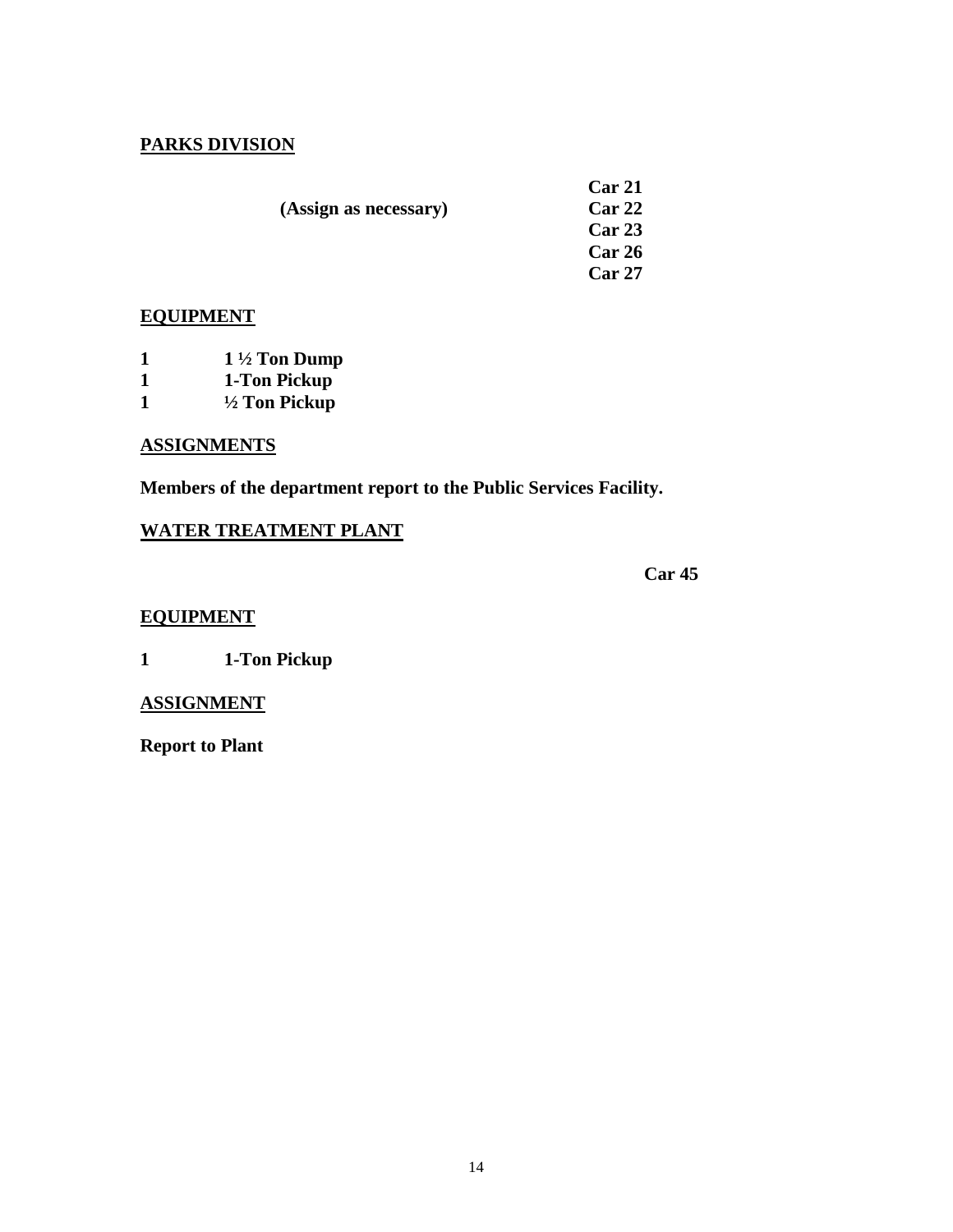#### **FIRE DEPARTMENT RESPONSE ROSTER**

**Certified drivers will report to the station to move equipment to designated locations**

**PUBLIC WORKS FACILITY**

# **ASSIGN AS NECESSARY**

**ELEMENTARY SCHOOL (PAWNEE AVENUE) EQUIPMENT: ENGINE – 2**

# **ASSIGN AS NECESSARY**

**HIGH SCHOOL (EL MONTE) EQUIPMENT: ENGINE – 1**

# **ASSIGN AS NECESSARY**

**CLIFF DWELLINGS (TOP OF WASHINGTON) EQUIPMENT: BRUSH 1**

## **ASSIGN AS NECESSARY**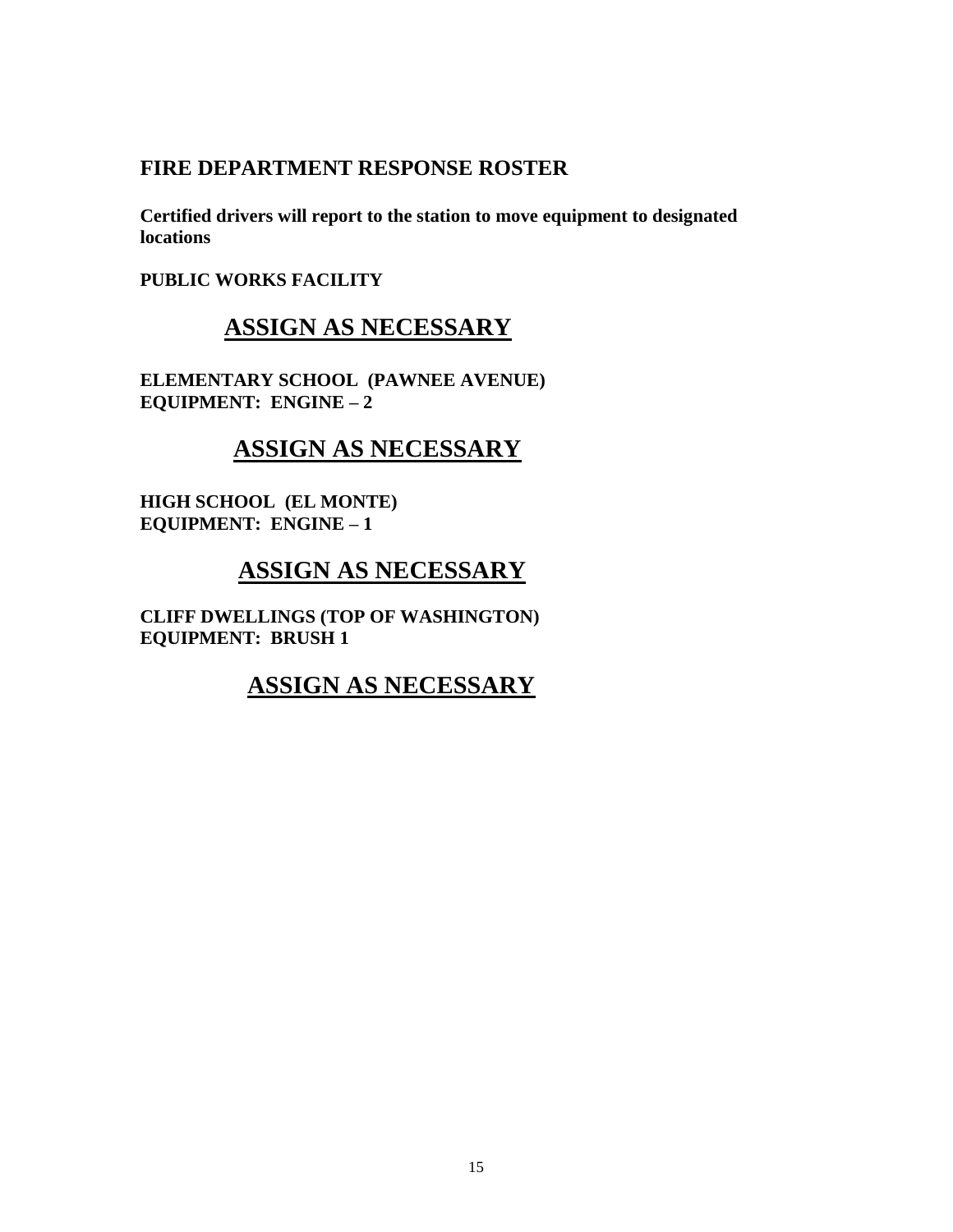#### **HELP US HELP YOU DURING AN EMERGENCY!**

#### **REMAIN CALM!**

**When a flash flood warning is received by the Manitou Springs Emergency Communications Center, you may have only minutes to react and begin to evacuate.**

**Do not call the police department unless you have an emergency. You will only tie up the telephone lines that are necessary during an emergency.**

**When you hear the warning siren sound a steady tone that does not waver, it will be your warning, and perhaps your only warning, to begin to evacuate. Tune your radio to 1300 am, KVOR, for information concerning the type of information that exists. If it is a flood threat and you are in a low-lying area, you must move to higher ground. If you have a portable radio, take it with you and tune it to 1300 am, KVOR. If it is a tornado, you will want to stay indoors and move to a safe part of your home. If it is some other emergency, it will be described on the radio announcement.**

**You must trust the fact that authorities will only sound this particular alert when an emergency exists. In addition, time and manpower permitting, police and fire vehicles will patrol the streets announcing that an emergency exists. When it is determined that the emergency has passed, it will be announced on KVOR radio. The siren is tested for a short one minute burst on the first Friday of each month, at noon.**

**Business persons and residents are requested to help visitors, particularly in the downtown area, to reach a safe location. Visitors may not recognize the danger, nor will they know the way to high ground or the direction to one of the "safe" areas.**

**Do not try to drive your vehicle, you may be trapped by flood waters or add to the congested streets that emergency equipment must use. Do not take time to gather your belongings, there may not be time. Your life is more valuable than all your possessions.**

**Using Manitou Avenue as a north/south dividing line, move quickly to a position uphill from Manitou Avenue. After you reach high ground, proceed toward the high school if you are on the south side, and Higginbotham Flats if you are on the north side.**

**Patrolling emergency vehicles will assist you to a place of safety. Your first job is to leave any low lying areas of the city. If you are bedridden or have handicapped family members, contact 9-1-1 immediately for assistance from the police or fire departments.**